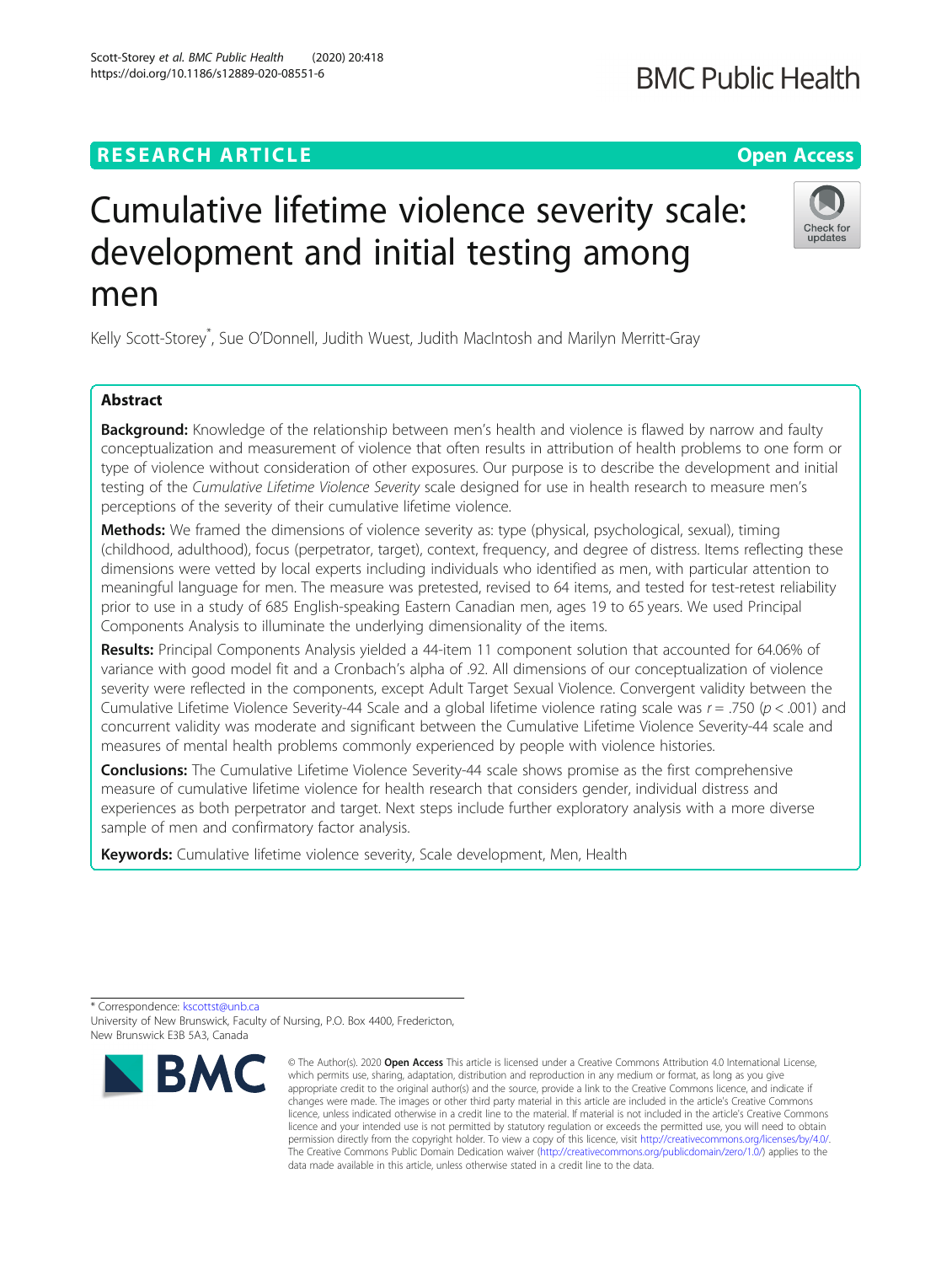# Cumulative lifetime violence severity scale: development and initial testing among men

Despite accumulating evidence that violence is adversely related to health, knowledge of this complex relationship is flawed by narrow conceptualization and measurement of violence in health research [[1\]](#page-12-0). There is urgent need to consider how health is affected by the accumulation of co-occurring and interconnecting multiple experiences of violence across the lifespan as perpetrator and target [\[2](#page-12-0)–[4](#page-12-0)]. Yet measurement primarily relies on presence/absence or frequency of one or two types (i.e., physical, psychological, sexual) or contexts (intimate partner relationships, workplaces, families) at a particular point in time (e.g., childhood, adulthood) and ignores other dimensions of violence severity [[5,](#page-12-0) [6\]](#page-12-0). We did not find any comprehensive measure of cumulative lifetime violence severity as target and perpetrator for use in studies of violence and men's health. Our purpose is to describe the development and initial testing of the  $Cu$ mulative Lifetime Violence Severity (CLVS) scale, designed for use in health research to measure men's perceptions of the severity of their cumulative lifetime violence experience. We explain its conceptual underpinnings, describe its initial pilot testing and revision, and discuss examination of its factor structure and reliability in a community sample of 685 Eastern Canadian men.

# Background

# Conceptual underpinnings of cumulative lifetime violence severity

Men's exposure to interpersonal violence within families, social networks, workplaces, and public spaces, both as perpetrators and targets, is pervasive throughout their lifetimes and has been shown to have negative effects on their health and well-being [[7\]](#page-12-0). The term 'target' refers to someone who is the object of violence. Based on a critical analysis of studies of women's health and violence, Scott-Storey concluded that negative health effects can rarely be attributed to one type or context of violence occurring during one period of the life course (i.e., childhood or adulthood) because multiple experiences of violence across the lifespan are common [\[1](#page-12-0)]. Although the body of research regarding men's health and violence is less robust than that for women, these observations also apply to men. The full burden of violence can be understood only by considering the co-occurrence and interconnections among multiple, diverse, gendered experiences of violence including polyvictimization, polyperpetration, and perpetration-victimization [\[2](#page-12-0)]. Another limitation to current measurement of men's violence exposure is emphasis on experiences as target and neglect of experiences as perpetrator.

Childhood exposure to violence in the home is a wellsupported etiological factor for both victimization and perpetration. For example, early findings from the United States Adverse Childhood Events (ACE) study showed that the likelihood of intimate partner violence (IPV) perpetration by men and IPV victimization for women increased according to the cumulative number of types of childhood events (physical, sexual, witnessing) experienced [[8\]](#page-12-0). More recently, Voith et al. (2017) extended this work, examining how childhood exposure to specific types (physical, sexual, and emotional as well as polyvictimization) of violence were related to adult patterns of perpetration and victimization among 423 college men; 27% reported polyperpetration, 43.5% reported polyvictimization, and 60% reported both victimization and perpetration in the previous year [\[4](#page-12-0)]. For adulthood, childhood physical abuse predicted both psychological and polyvictimization and perpetration as well as sexual victimization; childhood sexual abuse predicted physical and sexual perpetration and victimization as well as polyperpetration; and emotional abuse predicted physical and psychological victimization. These complex interconnections among violence experiences corroborate the need for a measure that captures the multiplicity and cooccurrence of violence experiences and the inclusion of experiences as both perpetrator and target. Despite evidence that the same etiological pathways (e.g., biological stress response, poverty) underpin models of perpetration and victimization, studies focusing on the intersections of these experiences are scarce [[2\]](#page-12-0). Moreover, a strong reciprocal link between being both a target and perpetrator of interpersonal violence has been established within the criminology field [\[9\]](#page-12-0).

Critical underpinnings of the CLVS scale are: a) men have multiple, diverse, and interconnected experiences of violence across their lifespans both as target and perpetrator, and b) the relationship between violence exposure and health must be understood within the context of the lifetime accumulation of these experiences.

# **Health**

Experiences of violence can be traumatic events that evoke an adaptive acute stress response [[10](#page-12-0)] that protects vital body functions through a process of allostasis [[11\]](#page-12-0). However, recurrent intense stress such as that from violence experiences can produce allostatic overload that leads to dysregulation of the body's natural stress response system, causing significant and persistent, biophysical (e.g., neuroendocrine, metabolic, immunologic) changes to the body and brain that have been implicated in the development and progression of many chronic diseases [[12](#page-12-0), [13\]](#page-12-0). An essential mechanism for precipitating changes in health and well-being in response to exposure to violence and other trauma is a *distress*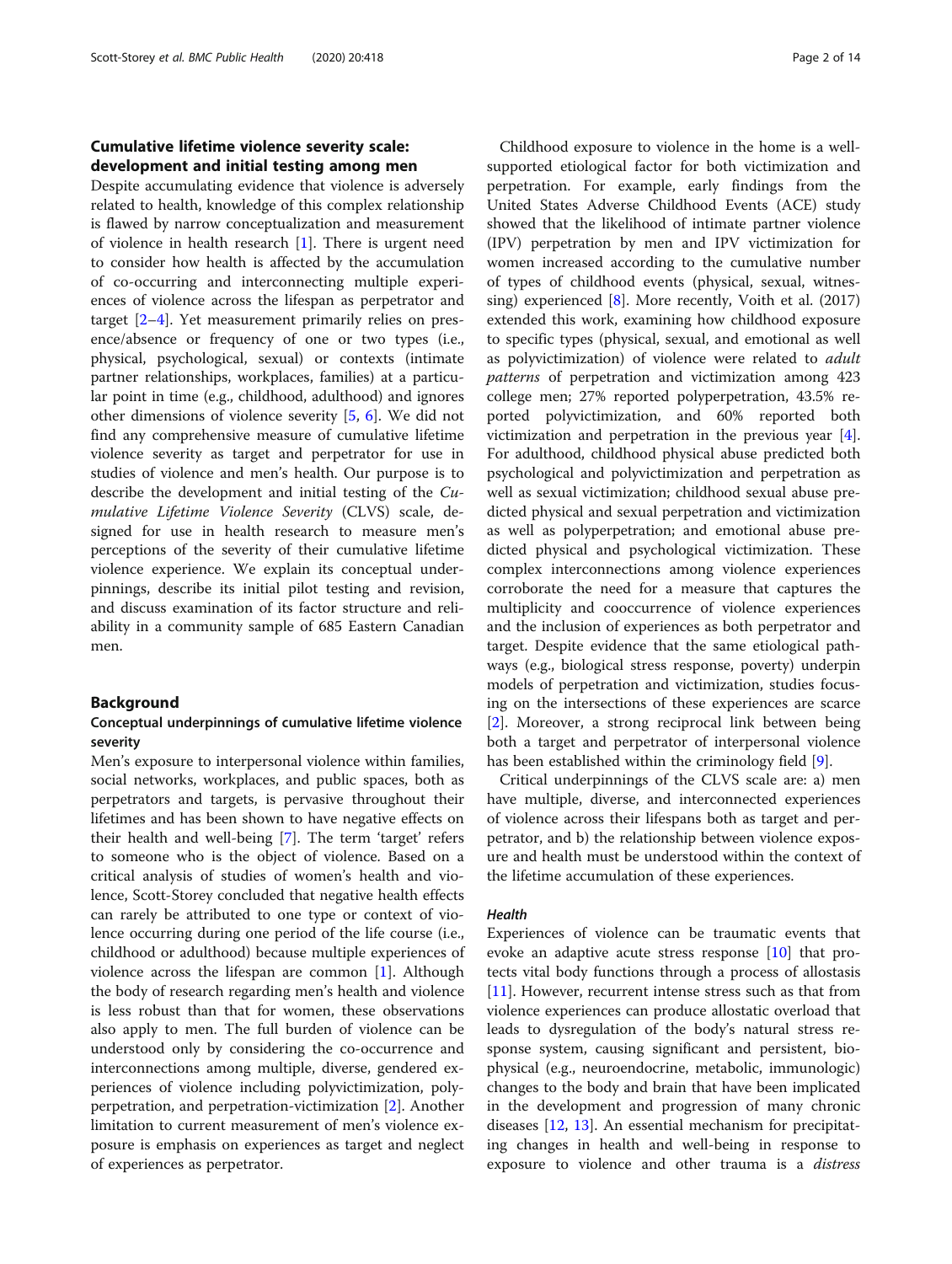reaction; that is, how distressing the experience is perceived to be [\[14](#page-12-0)]. Therefore, a key dimension of violence severity in health research is the degree of distress experienced from exposure to violence. Some evidence shows that how men conceptualize violence and how distressed they are consequent to being targets and/or perpetrators of violence differs from women [[15\]](#page-12-0). Violence exposure, particularly IPV, for men often is measured using tools that were originally developed for women  $[16]$  $[16]$  and ignores gender, the lens through which violence is perceived, evaluated, expressed, and experienced [[17](#page-12-0), [18](#page-12-0)]. Thus, other critical underpinnings of the CLVS scale are gender and distress.

# Severity

Researchers in violence and health often rely on a "more is worse" concept; that is, the dose-response relationship between health outcomes and the frequency of abuse exposure and/or the number of types of abuse, a practice that implies homogeneity among experiences of violence [\[1](#page-12-0)]. The concept of violence severity has been operationalized across studies differently, including by higher frequencies, more serious injuries, potential to cause harm, presence of a weapon, or accounts of the target or perpetrator only [[19\]](#page-12-0). Some scales have pre-classified specific acts as more or less severe based on independent assessment of potential to cause harm, or egregiousness, by persons who may never have had similar experiences [[20](#page-12-0)–[22](#page-12-0)]. When measures of violence severity do not consider the perspective of the target or perpetrator, the classification of severity is arbitrary because it is not made relative to an individual's context  $[6]$  $[6]$ . Severity is a complex construct with potential to reflect a continuum in problem magnitude through multiple dimensions including frequency and multiplicity of behaviors, subjective appraisal of the problem seriousness, polyvictimization, and intrusiveness of behavior [[5\]](#page-12-0).

# **Summary**

Together, these conceptual underpinnings informed the dimensions of CLVS included in our scale development. We also drew on our 20-year history in studying violence and health for women and men, using qualitative and quantitative methods [[23](#page-12-0)–[25](#page-12-0)]. The scale development process included multiple steps, each of which was approved by our institution's research ethics board. The conceptualization evolved and was revised at each step resulting in the final scale evaluated here. This work was conducted as part of the Men's Violence, Gender and Health Study (MVGHS), conducted in Eastern Canada with 685 men ages 19 to 65.

# **Methods**

# Development and pretesting

We defined cumulative lifetime violence as men's perceived physical, psychological, and sexual violence experiences from childhood (under 18 years) through adulthood, as target and/or perpetrator, and in the context of gender, families, intimate relationships, schools, communities, and workplaces We developed items reflecting the dimensions of this conceptualization and had them vetted by local experts including individuals who identified as men, with attention to language that was meaningful for English-speaking men. We grouped items by salient dimensions of severity; that is, lifespan category (childhood, adulthood), focus (target, perpetrator) and type (physical, psychological, sexual). Each item also reflected a specific violence context (e.g., family, peer, intimate partner, workplace, community). We measured these dimensions on 5-point Likert-like scales by asking men to indicate their perceptions for each item of how often (never to very often) it occurred and how distressing (not at all to very) it was. Altogether, the nature of the items and their related measurement scales capture our conceptualization of violence severity (See Table [1](#page-3-0)). We were also mindful of potential respondent burden from including too many items.

# Pretest

Revisions based on feedback from experts resulted in a pilot measure of 49 items divided into 4 subscales: childhood target (13 items); adult target (16 items); childhood perpetrator (8 items); adult perpetrator (12 items). We pretested the measure with a convenience sample of 53 English-speaking men, ages 19 to 65 years, who resided in New Brunswick (NB) and agreed to participate in a pilot study of gender, violence, and health. Acceptable levels of internal consistency (Cronbach's alpha = > .70) were obtained for all frequency and distress scales except childhood perpetration frequency ( $\alpha$  = .63). Concurrent validity was supported by statistically significant positive correlations among the violence subscales and measures of depression and pain, suggesting men reporting more violence, whether as a target or perpetrator, tended to report higher levels of depression and pain. Lack of variability in men's responses raised questions about the utility of some items and resulted in modification and/or deletion. The greatest variability in responses and highest scores were observed for the childhood violence target subscale, perhaps suggesting men were more willing to report childhood target experiences.

Through examination and discussion, we recognized that in an effort to reduce burden for respondents, we had included some items that tapped into multiple types of violence (i.e., physical, psychological, sexual) in more than one context. We reworked items so that each was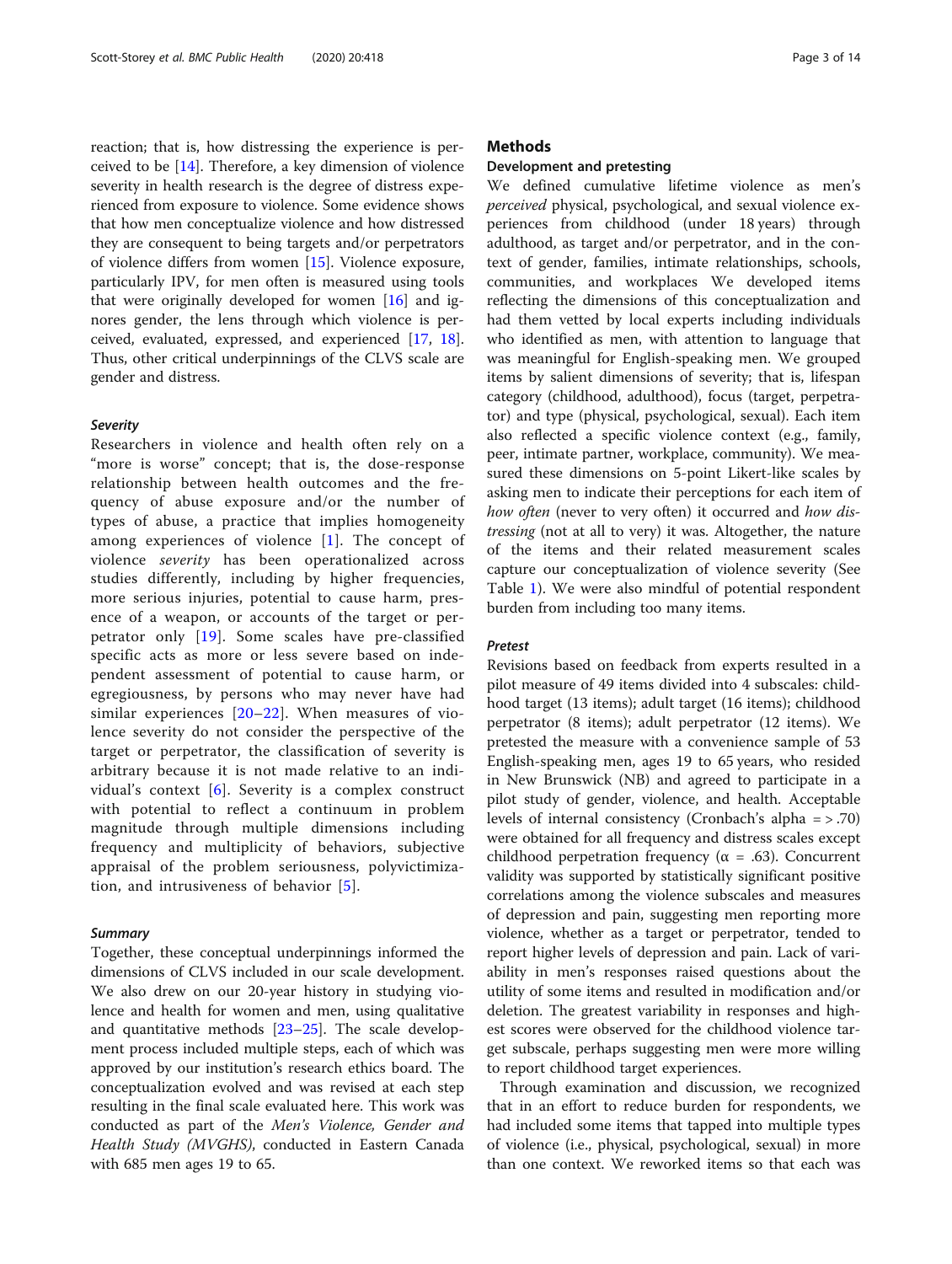# <span id="page-3-0"></span>Table 1 Dimensions of Cumulative Lifetime Violence Severity

|                                                                                                                                               | <b>CHILD TARGET</b><br>Frequency & Distress                                          | CHILD PERPETRATOR<br>Frequency & Distress                                                 | ADULT TARGET<br>Frequency & Distress                                                  | ADULT PERPETRATOR<br>Frequency & Distress                                                            |
|-----------------------------------------------------------------------------------------------------------------------------------------------|--------------------------------------------------------------------------------------|-------------------------------------------------------------------------------------------|---------------------------------------------------------------------------------------|------------------------------------------------------------------------------------------------------|
| PHYSICAL VIOLENCE<br>(includes violent acts or threats)                                                                                       | From someone older<br>with power over me                                             |                                                                                           | As part of team or<br>group, from someone                                             | As team or group<br>member, towards<br>someone                                                       |
|                                                                                                                                               | from a peer                                                                          | As part of team or group, As team or group member, From date or partner<br>toward someone |                                                                                       | Toward a date or<br>partner                                                                          |
|                                                                                                                                               | From a date                                                                          | Toward a date                                                                             | From a boss or co-<br>worker                                                          | Toward someone at<br>work                                                                            |
|                                                                                                                                               | At school, home or<br>community from a peer<br>(not dating partner or<br>team/group) | At school, home or<br>community toward a peer<br>(not dating partner or<br>team/group)    | As part of the nature<br>of his work (e.g.,<br>military, policing,<br>health care)    | Used physical violence<br>to control situation as<br>part of his work                                |
|                                                                                                                                               | Was harassed or stalked                                                              | Harassed or stalked another In public places (e.g.,<br>person                             | street, bars, sporting<br>events, concerts)                                           | Toward someone at<br>home or in public places<br>(not team/group or<br>dating)                       |
|                                                                                                                                               |                                                                                      |                                                                                           | From someone, during<br>unrest (e.g., civil and<br>political conflicts, jail,<br>war) | Towards someone in<br>situations of unrest such<br>as civil and political<br>conflicts, jail, or war |
|                                                                                                                                               |                                                                                      |                                                                                           | Was harassed or stalked                                                               | Harassed or stalked<br>someone                                                                       |
|                                                                                                                                               |                                                                                      |                                                                                           | From a caregiver or<br>family member (not<br>partner)                                 |                                                                                                      |
| PSYCHOLOGICAL VIOLENCE<br>(includes yelled at, put down picked<br>on, isolated, taunted, made to feel<br>afraid, uncomfortable or controlled, | From someone older<br>with power over me                                             |                                                                                           | From someone at work<br>based on gender, sexual<br>orientation, or other<br>quality   | Toward someone at<br>work based on gender,<br>sexual orientation, or<br>other quality                |
| overly criticized)                                                                                                                            | Saw violence among<br>family or those I lived<br>with                                |                                                                                           | From someone at work                                                                  | Toward someone at<br>work                                                                            |
|                                                                                                                                               | Saw violence in my<br>community                                                      |                                                                                           | As part of a team/group                                                               | As part of team/group,<br>toward someone                                                             |
|                                                                                                                                               | As part of a team/group,<br>from peers                                               | As part of a team/group<br>toward someone                                                 | Received messages or<br>photos meant to hurt,<br>control, put down                    | Sent messages or<br>photos meant to hurt,<br>control, put down                                       |
|                                                                                                                                               | Received messages or<br>photos meant to hurt,<br>control, put down                   | Sent messages or photos<br>meant to hurt, control, put<br>down                            | From a date or partner                                                                | Toward a date or<br>partner                                                                          |
|                                                                                                                                               | From a date                                                                          | Toward a date                                                                             | From someone other<br>than from dating/<br>partner, at work or<br>within team/group.  | Toward someone other<br>than a dating/partner, at<br>work or within team/<br>group                   |
|                                                                                                                                               | At school, home or<br>community from a peer<br>(not dating partner or<br>team/group) | At school, home or<br>community toward<br>someone (not dating<br>partner or team/group)   | Saw violence in my<br>community                                                       |                                                                                                      |
|                                                                                                                                               |                                                                                      |                                                                                           | Saw violence among<br>family or those I lived<br>with                                 |                                                                                                      |
| SEXUAL VIOLENCE<br>(touch against will in sexual way or                                                                                       | From someone older<br>with power over                                                |                                                                                           |                                                                                       | As part of a team/group As part of a team/group<br>toward someone                                    |
| pressure (threats, force, drugs/alcohol)<br>into sexual activity)                                                                             | As part of team or group, As part of a team/group<br>from a peer                     | toward someone                                                                            | From a date or partner                                                                | Toward a date or<br>partner                                                                          |
|                                                                                                                                               | From a date                                                                          | Toward a date                                                                             | From someone at work                                                                  | Toward someone at<br>work                                                                            |
|                                                                                                                                               | At school, home or                                                                   | At school, home or                                                                        | From someone other                                                                    | Toward someone other                                                                                 |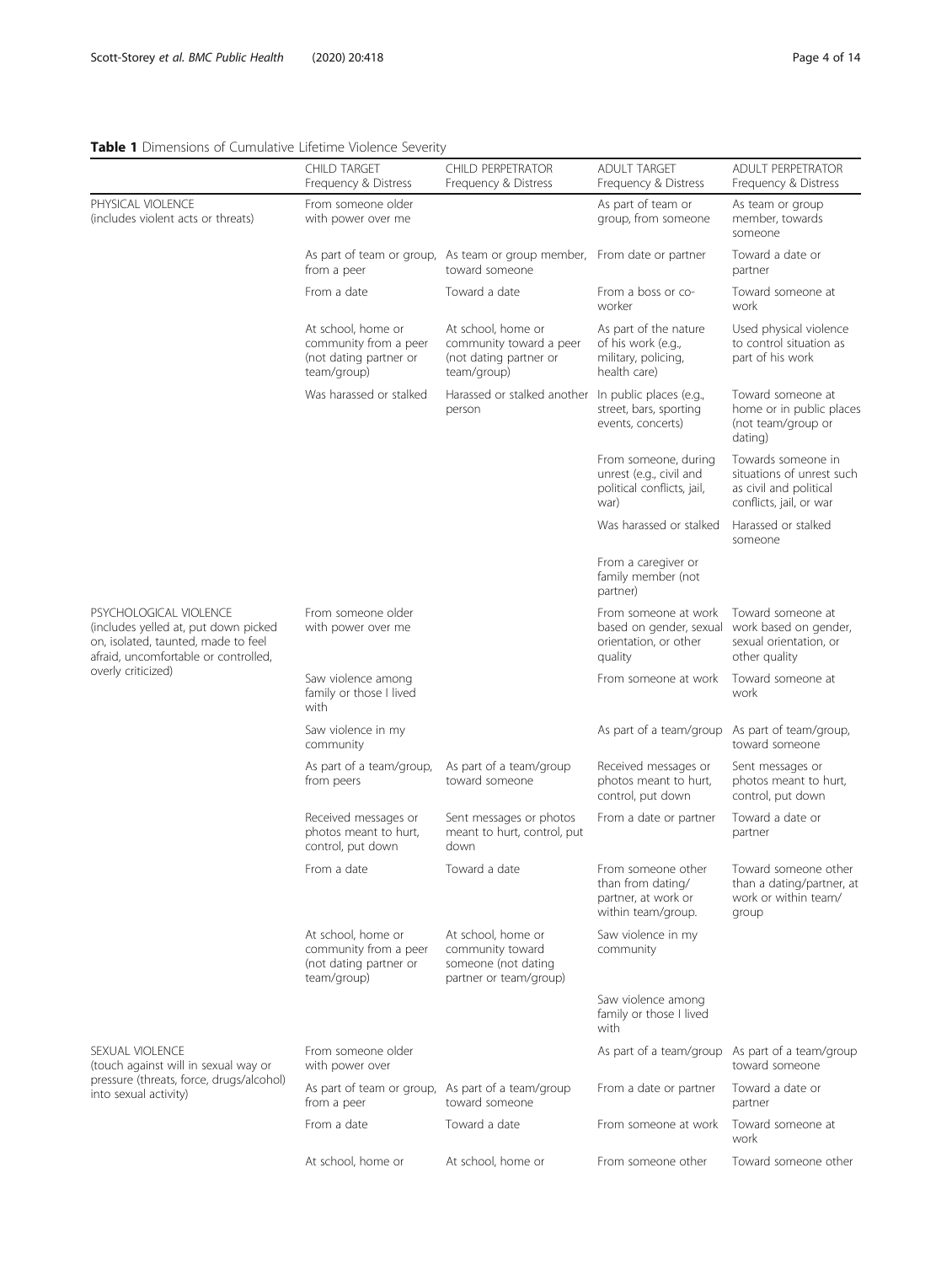Table 1 Dimensions of Cumulative Lifetime Violence Severity (Continued)

| <b>CHILD TARGET</b>    | CHILD PERPETRATOR      | ADULT TARGET         | ADULT PERPETRATOR         |
|------------------------|------------------------|----------------------|---------------------------|
| Frequency & Distress   | Frequency & Distress   | Frequency & Distress | Frequency & Distress      |
| community from a peer  | community toward       | than from dating/    | than a dating/partner, at |
| (not dating partner or | someone (not dating    | partner, at work or  | work or within team/      |
| team/group)            | partner or team/group) | within team/group.   | group.                    |

conceptually distinct and represented only one cell in the CLVS dimension table (see Table [1\)](#page-3-0). Specifically, we refined each item to measure one type of violence, in childhood or adulthood, as target or perpetrator, in one particular context (e.g., family, peer, workplace) to be scored in terms of *frequency* and *distress*. By averaging the frequency and distress scores for each item, we created a score for perceived violence severity; that is, how harsh, serious, forceful, unpleasant, and/or demanding that violence experience was felt to be by the respondent. This takes into account that distress initiates negative biophysical responses and permits the capture of the heterogeneity of men's experiences that is often overlooked by using frequency only. For example, a man who scored *frequency* as rarely (2), and *distress* as very often (5) would have a severity score of 3.5, whereas another man who scored *frequency* as rarely (2), and *dis*tress as rarely (2 would have a severity score of 2. The subsequent revised CLVS scale had 64 items.

# Test-retest

To explore stability of the measure, we recruited 31 additional NB men to complete CLVS-64 scale twice, 2 weeks apart. The test-retest reliability of the perceived CLVS-64 scale was  $r_s = .88$ , suggesting stability in the measure. Variability in responses remained poor for some items measuring sexual violence and for others measuring perpetration, with scores tending to be skewed toward the low end of the scale. Conceptually, these items were vital for capturing all dimensions of cumulative lifetime violence. We concluded that the poor distribution might be a result of the small sample, and opted to retain these items for the main study.

# The Main study

The MVGHS was conducted between April 2016 and March 2018 with a convenience community sample of individuals who identified as men, and were Englishspeaking residents of Eastern Canada, between the ages of 19 and 65 years willing to take part in a study of gender, health, and violence. Because we perceived violence to be pervasive in men's lives, were interested in the relationship between severity of violence and health, and wanted a sample with wide variability in violence severity exposure, we did not use self-identifying a history of violence as an inclusion criterion. For scale development, our goal was to recruit a sample of 600, large enough to use principal components analysis (PCA) to reduce the number of scale items, while retaining conceptually important dimensions of CLVS-64 (See Table [1](#page-3-0)).

# Measures

The study survey included the CLVS-64 as well as selfreport questions on demographics, health, and gender. For each CLVS-64 item, we asked men to score on a 5 point Likert-like scale how often (never to very often) and how distressing (not at all to very). Because there is no existing measure of cumulative lifetime violence severity reflecting a gold standard for criterion validity, we used 4 global measures, each using a 10-point rating scale, for the frequency and distress of lifetime experiences of violence as perpetrator and target to determine convergent validity for the scale [[26\]](#page-12-0). We summed and averaged these global measures for a Global Lifetime Violence Severity (GLVS) score of 0 to 10. We assessed concurrent validity with measures of depression, anxiety, and posttraumatic stress disorder (PTSD) because the relationship between each of these mental health problems and men's exposure to violence such as IPV [\[27](#page-12-0)], workplace bullying [[23\]](#page-12-0) and child maltreatment [[28\]](#page-12-0) is well-established.

The Center for Epidemiological Studies Depression Scale Revised (CESD-R) is a 20-item 4-point Likert-type scale (rarely to most of the time) to assess depressive symptom frequency in past 2 weeks [[29\]](#page-12-0). Summative scores range from 0 to 60 with higher scores indicating more depressive symptoms. Van Dam and Earleywine reported reliability and validity among diverse gender, age and community samples [\[30](#page-12-0)]. In this study,  $\alpha = .95$  $(N = 685)$  [[30\]](#page-12-0). The Generalized Anxiety Disorder Scale (GAD-7) is a 7-item, 4-point Likert-type scale (not at all to *nearly every day*) to measure severity of anxiety symptoms over the previous 2 weeks following DSM-IV criteria  $[31]$  $[31]$  $[31]$ . Summative scores range from 0 to 21, with higher scores indicating greater severity of symptoms. Reliability and construct validity have been established in the general population [[32\]](#page-12-0). In this study,  $\alpha = .94$  $(N = 685)$ . The Posttraumatic Stress Disorder Checklist, Civilian Version (PCL-C) is a 17-item, 5-point Likerttype scale (*not at all* to *extremely*) to measuring how much the respondent has been bothered by PTSD symptoms based on DSM-IV criteria over the past month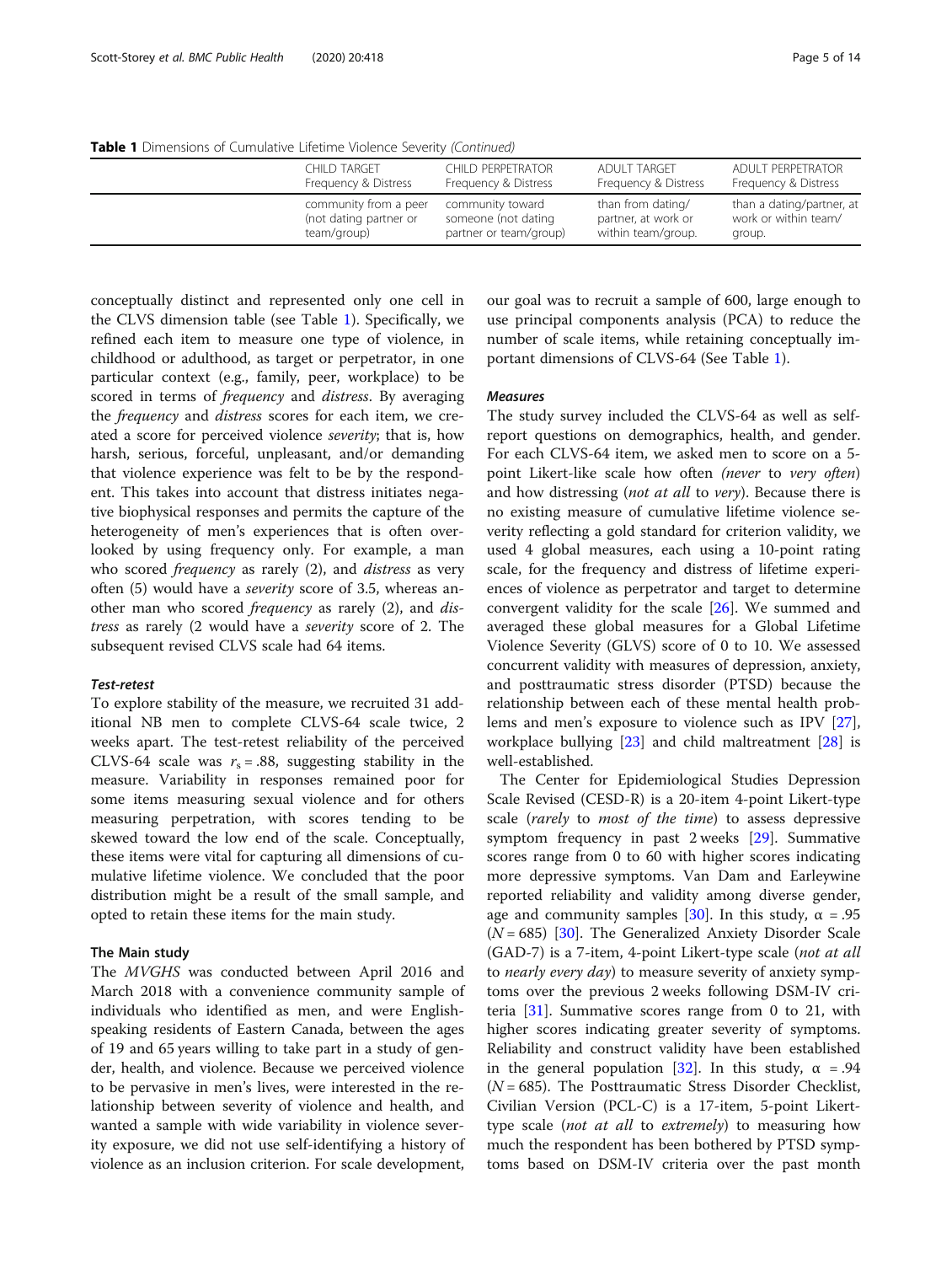[[33\]](#page-12-0). Summative scores range from 17 to 85 with higher scores reflective of greater symptomology [\[34](#page-12-0)]. Conybeare et al. reported good internal consistency, test-retest reliability, and convergent and discriminant validity in a non-clinical sample [[35\]](#page-12-0). In the current study,  $\alpha = .95$  ( $N = 685$ ).

# Recruitment, data collection and data preparation

We recruited and collected data in two steps. First, we recruited men from the province of NB using posters and online classified advertisements. Using phone or email, interested men contacted the research coordinator who forwarded a letter of information and an online link for eligibility and consent. After receiving their consent, the research coordinator directed participants to the online survey. Of 825 men who were eligible and gave informed consent, 611 (74%) completed the survey and received an honorarium of 20 Canadian dollars to acknowledge their time.

Our missing data were minimal (i.e.,  $\leq$  5%). Missing values were replaced by case mean substitution if case missing values were fewer than 30% in validated health scales and 20% in survey-specific violence scale items [[26\]](#page-12-0). The sample size with complete data on violence items was 590, large enough to develop a stable factor analysis solution [[36](#page-12-0)]. Corrected item-scale correlations are an indicator of how well the item measures the construct; experts differ on the cut score of corrected itemscale correlations for deletion of items with some indicating .20 and others .30 [\[26](#page-12-0)]. For the CLVS scale, only 11 items had scores less than .30, and 5 of these, all focusing on sexual violence, had scores less than .20. Conceptually, retention of sexual violence items was important for this scale; therefore, deletion of these items was not feasible. The mean inter-correlation among the 64 items was low at .195 with a range of .06 to .768. Although a number of correlations were less than .30 suggesting some items might have limited congruence with the scale, there was no evidence of overredundancy as no items were correlated above .80 [[26\]](#page-12-0).

Examination of individual violence items revealed poor variability with distribution skewed toward the floor of the scale, particularly for some items focusing on sexual violence and/or on violence perpetration. Combining the upper scores of often and very often for frequency and quite a bit and very for how distressing resulted in improvement in distribution; however, sexual violence items and some perpetration items still failed to use the highest possible score and were skewed toward the lowest scale score. Normal distribution of variables is not necessary if PCA is used to summarize the relationships among a large set of observed variables but can enhance the solution [\[36](#page-12-0)]. However, Field noted that if the intent is to use the analysis beyond the sample collected,

roughly normally distributed data is more important [[37\]](#page-12-0). Since this analysis is the first step toward developing a measure of CLVS to be widely used with men, better distribution of data was judged to be important. Therefore, we recruited another 100 participants to complete the online survey. We modified the inclusion criteria to include participants living in the provinces of Nova Scotia and Prince Edward Island and required selfidentification of having experienced violence in their lifetime. We reasoned that a broader catchment area would increase recruitment and that those who self-identified lifetime violence experience might be more likely to have responses toward the higher end of the scale. After data cleaning, the total sample size was 685. For a descriptive profile of the participants in the study, see Table [2.](#page-6-0) Of the 685 men, only 15 (2.2%) reported no experiences of violence in their lifetimes; 567 (82.8%) reported experiences as target and as perpetrator, 100 (14.6%) as target only, and 3 (0.4%) as perpetrator only.

In order to minimize skewness in the violence items, we recoded violence frequency and distress scores to a 4 point scale in which 4 represented the upper two scores of the original scale and calculated severity scores (range 1 to 4) for each item by averaging the *frequency* plus *dis*tress score. With respect to normality in item distribution in the sample of 685, 58 of 64 items used the full range of *severity* scores from 1 to 4, with 5 items having a maximum score of 3.5, and 1 having a maximum score of 3. Although Kline suggested that a skewness score greater than 3 is an indicator for deletion of items, we retained the 14 items that exceeded 3 because most were about sexual violence and considered conceptually important [\[38\]](#page-13-0). Of the 64 items, 7 had corrected item-scale correlations less than .3 and all measured sexual violence. One, perpetration of sexual violence at work, had a corrected item-scale correlation of less than .2 and was deleted from the scale because it was unlikely to correlate with the other items  $[26, 36]$  $[26, 36]$  $[26, 36]$ . Among the remaining 63 items, the mean inter-item correlation was .218 (range − .023 to .754) and most were significant (<.05). Significance suggested reliability in relationships among pairs of items, an indicator of the matrix being factorable [[36\]](#page-12-0). As well, a matrix should include several sizable (>.30) inter-item correlations, although larger sample sizes may produce smaller correlations. In our sample, 57 items had correlations above .30 with at least 4 and as many as 26 other items suggesting that the items overall are suitable for factor analysis. Thus, data were deemed suitable for PCA.

# Principal components analysis

Using an oblique rotation to begin, we found correlations among components to be, with one exception, less than .30 indicating the components were largely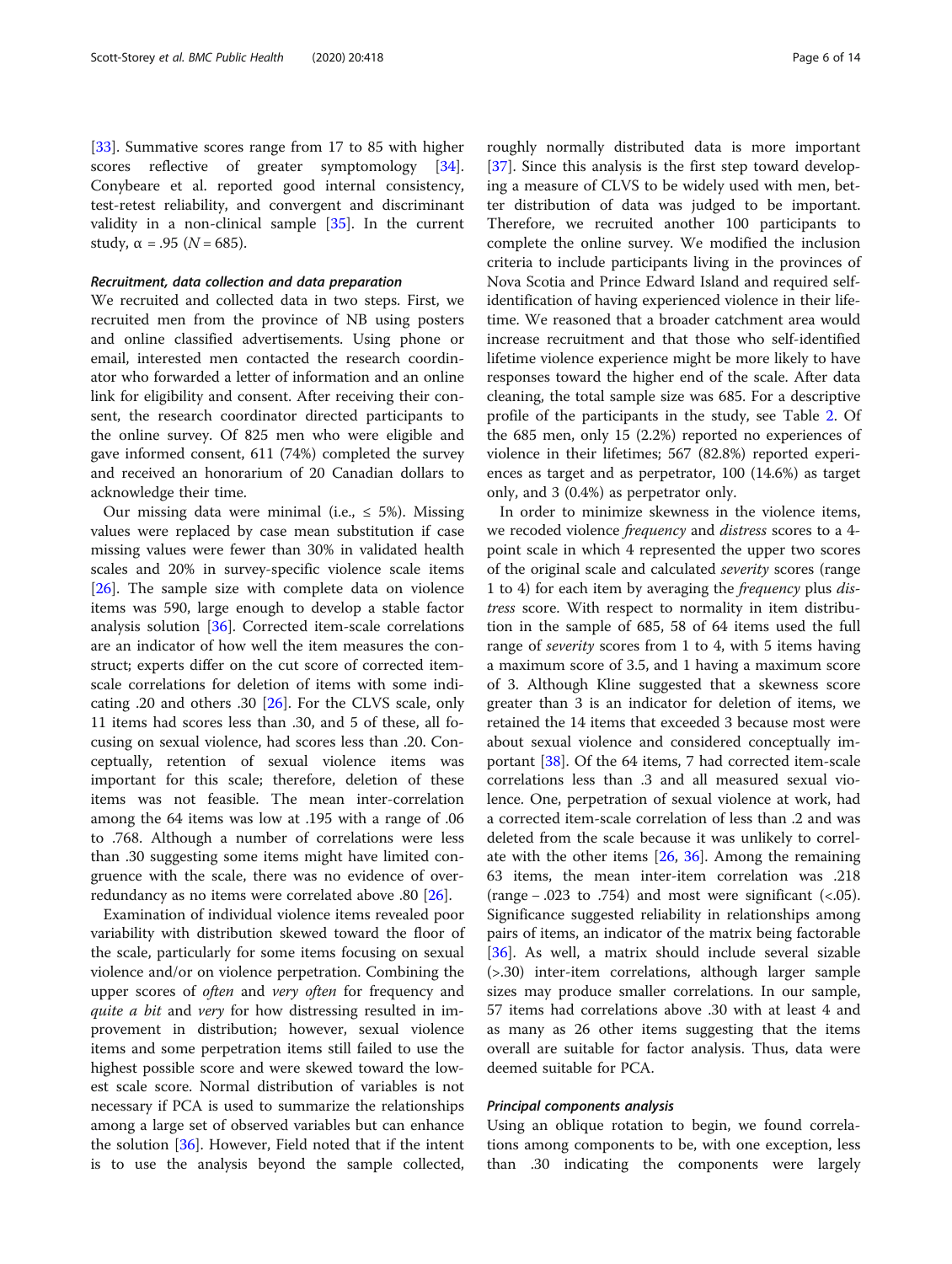<span id="page-6-0"></span>**Table 2** Descriptive Profile of Participants  $(N = 685)^a$ 

| Age in Years: µ (range)                                | 37.57 (19 to 65) |
|--------------------------------------------------------|------------------|
| Cultural Affiliation: n (%)                            | $(n = 684)$      |
| Anglophone                                             | 565 (82.5)       |
| Francophone                                            | 52 (7.6)         |
| <b>First Nations</b>                                   | 16(2.3)          |
| None of the above                                      | 51 (7.4)         |
| <sup>b</sup> Sexual Identity: n (%)                    | $(n = 682)$      |
| Straight                                               | 612 (89.3)       |
| Gay                                                    | 38 (5.5)         |
| Bisexual                                               | 27 (3.9)         |
| None of the above                                      | 12(1.8)          |
| Marital Status: n (%)                                  | $(n = 682)$      |
| Single, never married                                  | 207 (30.2)       |
| Married                                                | 242 (35.3)       |
| Living with partner                                    | 157 (22.9)       |
| Separated                                              | 35(5.1)          |
| Divorced                                               | 41 $(6.0)$       |
| Dependents (under 18 years): n (%)                     | $(n = 680)$      |
| Yes                                                    | 242 (35.3)       |
| No                                                     | 242 (63.9)       |
| Community Size: n (%)                                  | $(n = 684)$      |
| Rural (less than 1000)                                 | 88 (12.8)        |
| Small town (1000 to 29,999)                            | 152 (22.2)       |
| Medium City (30,000 to 99,999)                         | 358 (52.3)       |
| Large City (100,000 or more)                           | 86 (12.6)        |
| Highest Level of Education: n (%)                      | $(n = 684)$      |
| Less than high school diploma                          | 53 (7.7)         |
| High school diploma                                    | 116 (17.0)       |
| Some post-secondary education                          | 195 (28.5)       |
| College diploma or university degree(s)                | 320 (46.7)       |
| Currently Employed: n (%)                              |                  |
| Yes                                                    | 472 (68.9)       |
| No                                                     | 213 (31.1)       |
| <sup>c</sup> Total Personal Income in Past Year: n (%) | $(n = 678)$      |
| Less than \$10,000                                     | 124 (18.1)       |
| \$10,000 to \$24,999                                   | 167 (24.4)       |
| \$25,000 to \$49,999                                   | 161 (23.5)       |
| \$50,000 to \$74,999                                   | 126 (18.4)       |
| \$75,000 to \$100,000                                  | 53 (7.7)         |
| More than \$100,000                                    | 47 (6.9)         |

<sup>a</sup>Unless otherwise indicated. <sup>b</sup> Categories are not mutually exclusive <sup>c</sup> Canadian dollar

uncorrelated; therefore, we judged a PCA with orthogonal rotation to be most appropriate [\[39](#page-13-0)]. With 63 items, we ran the PCA with orthogonal varimax rotation, specifying generation of a Scree plot, extraction of components based on eigenvalue  $>1$ , display of coefficients sorted by size, and suppression of coefficients < .32 because these cannot not be interpreted in PCA [\[36\]](#page-12-0). This initial analysis provided further support for factorability of the data set. In the anti-image correlation matrix, the negatives of pairwise partial correlations coefficients adjusted for the effects of all other items were very small, indicating factorability. Additionally, the Kaiser-Meyer-Olkin (KMO) test, a ratio of the sum of squared correlations among items to the sum of squared correlations plus the sum of squared partial correlations, was .91; the closer this is to 1, the better for factor analysis [\[36,](#page-12-0) [39](#page-13-0)]. Additionally Measures of Sampling Adequacy (MSA), which is the KMO for individual pairs of items, were all above .810, greater than the .5 required for sampling adequacy [\[37\]](#page-12-0). The output from the initial Varimax rotation showed 14 components, all with eigenvalues  $>1$ , that accounted for 62.85% of the variance. The Scree test showed a break in trajectory at 11 and 13 components. Thurstone as cited in Tabachnick and Fidell [\[36\]](#page-12-0) suggested simple structure in the solutions; that is, each component should have several variables with high loadings (i.e., above .50) but each variable should have a primary or high loading on only one component. Following rotation, items without primary loadings on a single factor can be eliminated. Cross loadings (loadings on more than one component) that are separated by less than .20 from the primary loading are also problematic as these indicate a complex variable that contributes to more than one construct. We aimed for a simple solution by deleting items one at a time, first on the basis of lacking a primary loading greater than .50, and then on the basis of cross loadings separated by less than .2 from the primary loading. We ran a new PCA after each item was deleted. We deleted items starting from the bottom of the rotated factor matrix, reasoning that the components at the bottom accounted for less variance, consisted of fewer items, and likely were less stable.

Using this approach, we ran many PCAs with the 63 variables using varimax and quartimax rotations and examined solutions with differing numbers of components. Varimax rotations provided simple solutions that were quite consistent across 9, 10, and 11 factor components, although we judged the 11component, 44-item solution to be the best match for our conceptualization of CLV. To confirm this solution, we also randomly selected 400 cases from the sample of 685 and ran the PCA first on the 400 and then on the remaining 285. The 400-case PCA yielded a 10 component, 35-item solution and the 285-case PCA yielded a 9 component, 33 item solution. Both were remarkably similar to the 11 component solution with components that accounted for the majority of the variance similar in all three solutions. The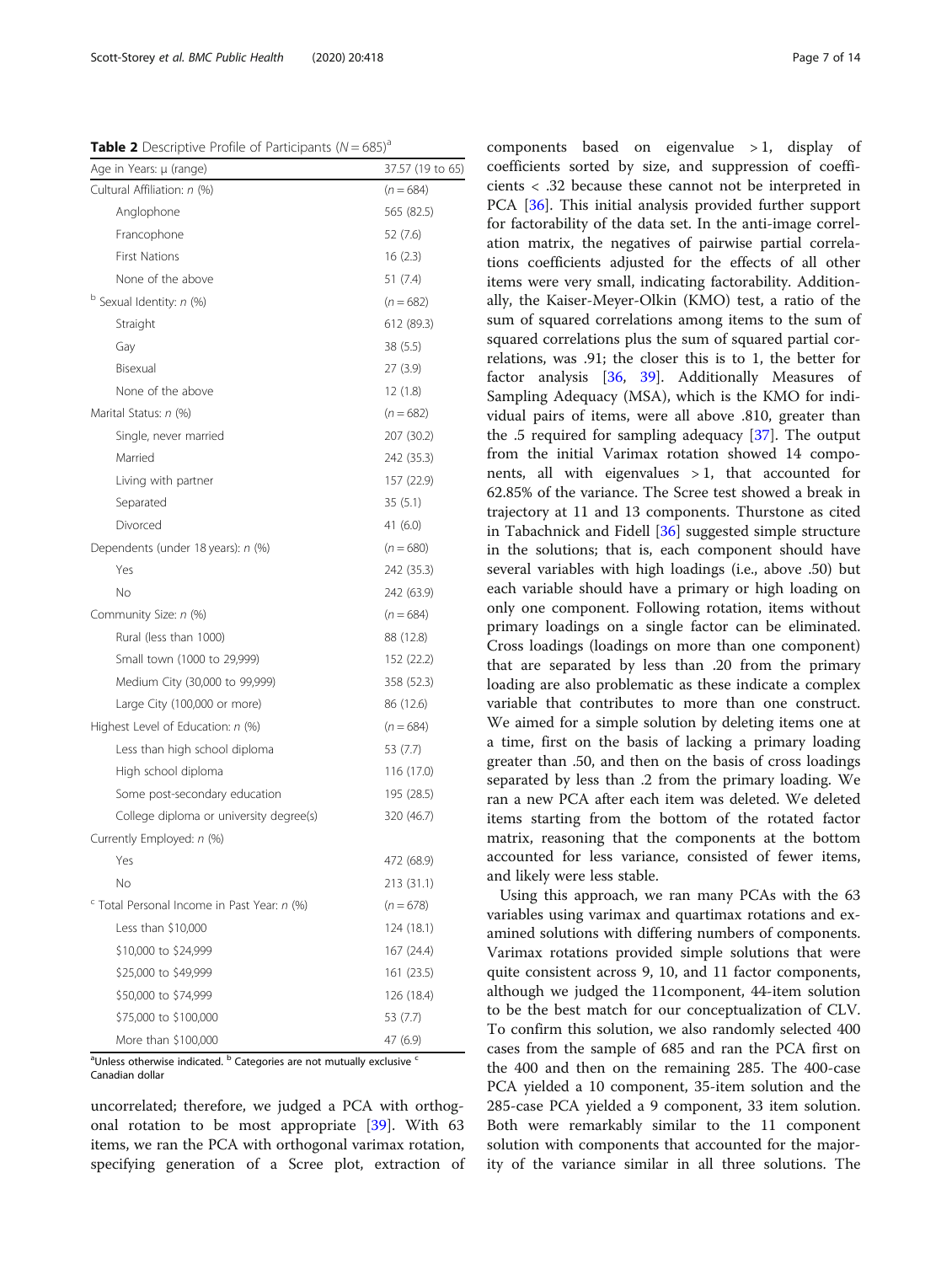consistency across solutions even with the smaller samples provided support for the original 11 component solution.

# Results

Within the 11 component, 44-item (CLVS-44) solution, each item loaded primarily on one component and none had cross loadings with less than .20 separation from the primary loading (See Table [3](#page-8-0)). Sampling adequacy was very good as indicated by the KMO of .87 and MSAs greater than .76. All components had eigenvalues greater than Kaiser's criterion of 1, and together explained 64.06% of the variance. Variance explained by individual components can be found in Table [3.](#page-8-0) The fit of this model was good; only 15% of the non-redundant residuals between the observed and reproduced correlations were greater than .05 [[37](#page-12-0)].

Cronbach's Alpha for the CLVS-44 was .92. The mean inter-item correlation was .214 and 4 sexual violence items had corrected item-total correlations of less than .3, although all were above .20. Cronbach's Alpha would not have improved with the removal of any item. The Cronbach's Alpha for each of 11 components can be seen in Table [3.](#page-8-0) Most corrected item-scale correlations were greater than .50 and no Cronbach's Alpha had the potential to be strengthened by removal of an item. Notably, we found each component to be theoretically meaningful and applied a suitable label to each (See Table [3\)](#page-8-0). Components 10 and 11 each had only 2 items, with alphas and mean inter-item correlations of .69 and .52 and .69 and .53 respectively. Although two-item components are not ideal because they may lack stability, and the alpha for each is slightly less than .70, we retained the components because they are conceptually important and the items are moderately correlated. The CLVS-44 included items for physical, psychological, and sexual violence, as a child and adult, and as a target and a perpetrator; however, one major gap was the lack of items retained for adult target of sexual violence.

For the 685 men, the mean score for the CLVS-44 was 1.35 (S.D. = .36; range = 1.00 to 2.97) and the GLVS Score had a mean of 3.23 (S.D. = .2.34; range = 0 to 10). The CLVS-44 was supported by convergent validity between the two scales of  $r = .750$  ( $p < .001$ ). The health measures had the following total mean scores: CESD-R  $(\mu =15.33, S.D. = 14.41; \text{ range} = 0.00 \text{ to } 60.00), PCL-C (\mu$  $=34.07$ , S.D. = 15.25; range = 17.00 to 83.00), GAD-7 ( $\mu$ =5.79, S.D. = 5.81; range = .00 to 21.00). Concurrent validity of the CLVS-44 with the CESD-R was  $r = .482$ ( $p < .001$ ), with the PCL-C was  $r = .592$  ( $p < .001$ ), and with the GAD-7 was  $r = .477$  ( $p < .001$ ). These moderate correlations with mental health problems known to be associated with experiences of violence provide support for concurrent validity of this new measure. Finally, concurrent and convergent validity for each component was examined with the same measures and all were significant (See Table [4\)](#page-11-0).

# **Discussion**

The CLVS-44 is, to our knowledge, the first measure of cumulative lifetime severity for men where the total score reflects a comprehensive model of lifetime violence severity including dimensions of type, focus (perpetrator or target), timing (childhood or adulthood), context, frequency, and degree of distress. Total CLVS-44 scores offer a way of examining relationships between cumulative lifetime violence severity and health that takes into account multiple diverse, concurrent, and recurrent experiences of violence and men's perceptions of them. This new measure may help to overcome the current problem of attributing health problems to one or two violence exposures at particular points in the life course while ignoring the intersecting and augmenting effects of other violence experiences. Unlike most other measures of violence, the CLVS-44 includes experiences as target and perpetrator, thus broadening potential for understanding how both contribute to health. Our finding that 82.8% of men in the study reported experiences as both target and perpetrator supports the importance of including both in this measure.

Additionally, the nature of the items in each of the 11 components reveals interesting patterns of violence severity. Several components capture lifetime patterns of violence severity; that is, experiences that are common both in childhood and adulthood such as Lifetime Perpetration of Physical and Psychological Violence, Lifetime Perpetration of Sexual Violence, and Lifetime Target of Family Physical Violence. Three components include both physical and psychological violence types; for example, Childhood Target Physical and Psychological Peer/Team Violence and Lifetime Perpetration Physical and Psychological Dating and/or Partner Violence. Others focus strictly on one type of violence at one point in the lifespan such as Childhood Target Sexual Violence and Adult Perpetrator Psychological Workplace Violence. Only one component combined items that captured both target and perpetration, Adult Target and Perpetrator Violence related to Nature of Work or Civil/Political Unrest. Examination of each component offers potential insights regarding similarity among items. It is possible that the patterns of cumulative lifetime violence indicated by particular components or groups of components may have implications for health outcomes that facilitate interpretation of the total CLVS-44 scores. Thus the present PCA analysis adds to knowledge by permitting not only the calculation of a total CLVS-44 score but also of separate component scores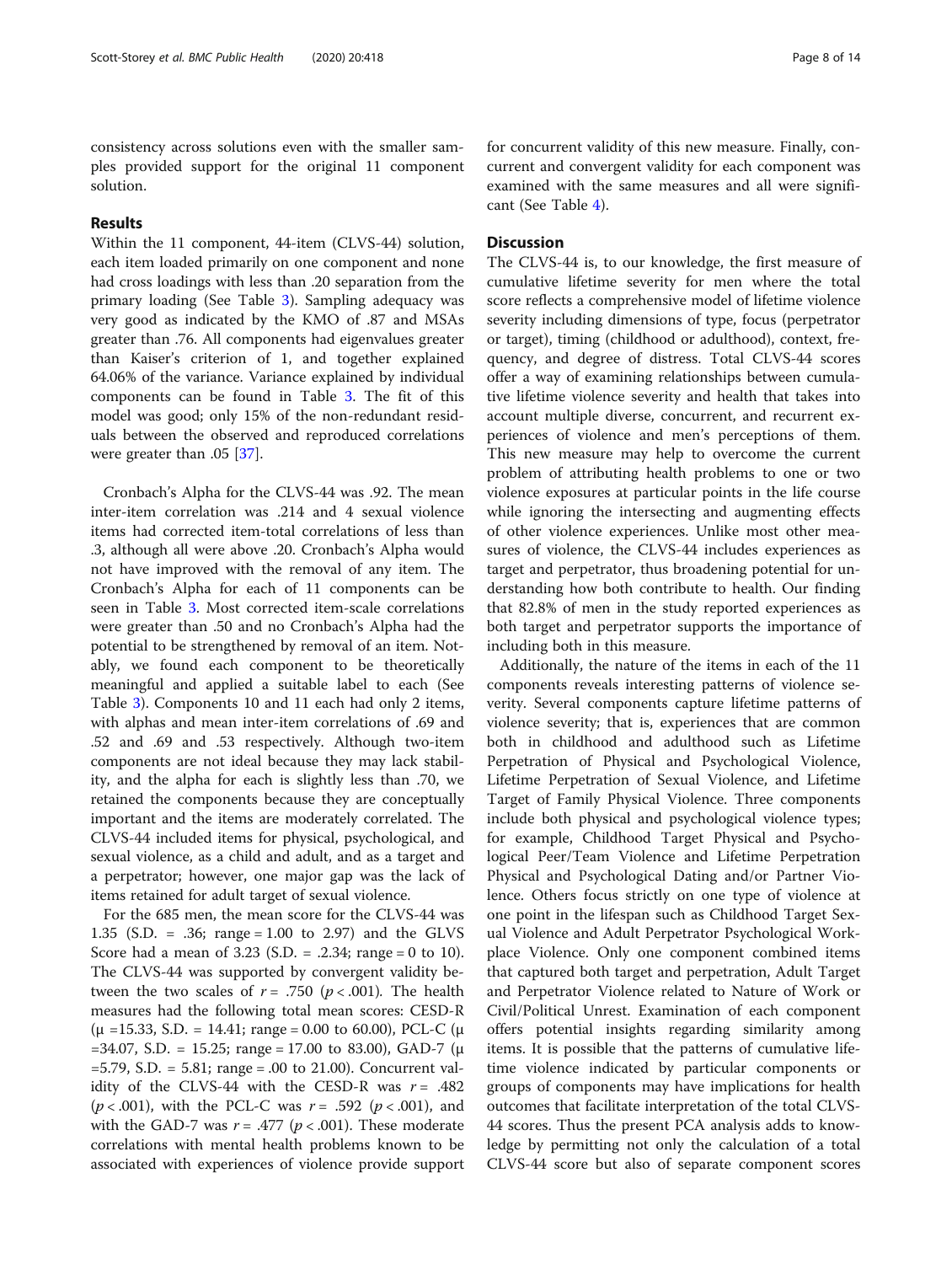# <span id="page-8-0"></span>Table 3 Varimax Rotated Component Matrix-CLVS-44 (11 Component, 44 Item)

| <b>Rable 3</b> Valifical notated Component Matrix-CEVS TT (TT Component, TT Item)<br>Scale Items                                                                                                                                                                                          | % of     | α   | Rotated Component Matrix |      |      |   |   |   |   |   |   |    |      |
|-------------------------------------------------------------------------------------------------------------------------------------------------------------------------------------------------------------------------------------------------------------------------------------------|----------|-----|--------------------------|------|------|---|---|---|---|---|---|----|------|
|                                                                                                                                                                                                                                                                                           | Variance |     |                          | 2    | 3    | 4 | 5 | 6 | 7 | 8 | 9 | 10 | 11   |
| Lifetime Perpetrator Physical & Psychological Violence (not partner<br>or work)                                                                                                                                                                                                           | 8.36     | .85 |                          |      |      |   |   |   |   |   |   |    |      |
| Before the age of 18, at school, home or in the community (other<br>than in a dating relationship or within a team/group), I physically<br>threatened or was physically violent toward someone.                                                                                           |          |     | .740                     |      |      |   |   |   |   |   |   |    |      |
| Since the age of 18, other than in a dating or partner relationship, at<br>work or as part of a team/group, I have physically threatened or<br>physically hurt someone at home, or in public places, such as on the<br>street, in bars, at sporting events or concerts.                   |          |     | .712                     |      |      |   |   |   |   |   |   |    |      |
| Before the age of 18, at school, home or in the (other than in a<br>dating relationship or within a team/group), I yelled at, taunted,<br>isolated, left out, put down, picked on, controlled or threatened<br>someone.                                                                   |          |     | .700                     |      |      |   |   |   |   |   |   |    |      |
| Before the age of 18, as a part of a team or group, I physically<br>threatened or physically hurt someone in a way that 'crossed the line'.                                                                                                                                               |          |     | .638                     |      |      |   |   |   |   |   |   |    |      |
| Since the age of 18, other than in a dating or partner relationship, at<br>work or as part of a team/group, I have yelled at, taunted, isolated,<br>put down, picked on, controlled or threatened someone.                                                                                |          |     | .632                     |      |      |   |   |   |   |   |   |    |      |
| Since the age of 18, as part of a team or group, I have physically<br>threatened or physically hurt someone in a way that 'crossed the line'.                                                                                                                                             |          |     | .575                     |      |      |   |   |   |   |   |   |    |      |
| Childhood Target Physical & Psychological Peer/Team Violence                                                                                                                                                                                                                              | 6.98     | .86 |                          |      |      |   |   |   |   |   |   |    |      |
| Before the age of 18, as a part of a team or group, I was the target of<br>criticism or comments from another child/peer that felt<br>uncomfortable or that 'crossed the line.'                                                                                                           |          |     |                          | .780 |      |   |   |   |   |   |   |    |      |
| Before the age of 18, as part of a TEAM or GROUP, I was physically<br>threatened or physically hurt by another child/peer in a way that<br>'crossed the line.'                                                                                                                            |          |     |                          | .766 |      |   |   |   |   |   |   |    |      |
| Before the age of 18, at school, home or in the community (other<br>than in a dating relationship or within a team/group), I was yelled at<br>taunted, isolated, put down, picked on, or scared by another child/<br>peer.                                                                |          |     |                          | .765 |      |   |   |   |   |   |   |    |      |
| Before the age of 18, at school, home or in the community (other<br>than in a dating relationship or within a team/group), I was hit,<br>kicked, slapped, burned, choked or physically hurt by another child/<br>peer.                                                                    |          |     |                          | .743 |      |   |   |   |   |   |   |    |      |
| Lifetime Perpetrator Sexual Violence                                                                                                                                                                                                                                                      | 6.73     | .80 |                          |      |      |   |   |   |   |   |   |    |      |
| Since the age of 18, as a part of a team or group, I have touched<br>someone against their will in a sexual way or forced/pressured<br>someone into sexual activity by using threats, physical force, pressure<br>or drugs/alcohol.                                                       |          |     |                          |      | .773 |   |   |   |   |   |   |    |      |
| Before the age of 18, as a part of a team or group, I touched<br>someone against their will in a sexual way or forced/pressured<br>someone into sexual activity by using threats, physical force, pressure<br>or drugs/alcohol.                                                           |          |     |                          |      | .766 |   |   |   |   |   |   |    |      |
| Before the age of 18, at school, home or in the community (other<br>than in a dating relationship or within a team/group), I made<br>someone take part in sexual activity or have sex against their will by<br>using threats, physical force, pressure or drugs/alcohol.                  |          |     |                          |      | .749 |   |   |   |   |   |   |    |      |
| Since the age of 18, other than in a dating or partner relationship, at<br>work or as part of a team/group, I have touched someone against<br>their will in a sexual way or forced/pressured someone into sexual<br>activity by using threats, physical force, pressure or drugs/alcohol. |          |     |                          |      | .656 |   |   |   |   |   |   |    |      |
| Since the age of 18, in a dating or partner relationship, I touched<br>someone against their will in a sexual way or forced/pressured<br>someone into sexual activity by using threats, physical force, pressure<br>or drugs/alcohol.                                                     |          |     |                          |      | .607 |   |   |   |   |   |   |    | .331 |
| Adult Target Psychological Violence Work, Messaging, Stalking                                                                                                                                                                                                                             | 6.18     | .78 |                          |      |      |   |   |   |   |   |   |    |      |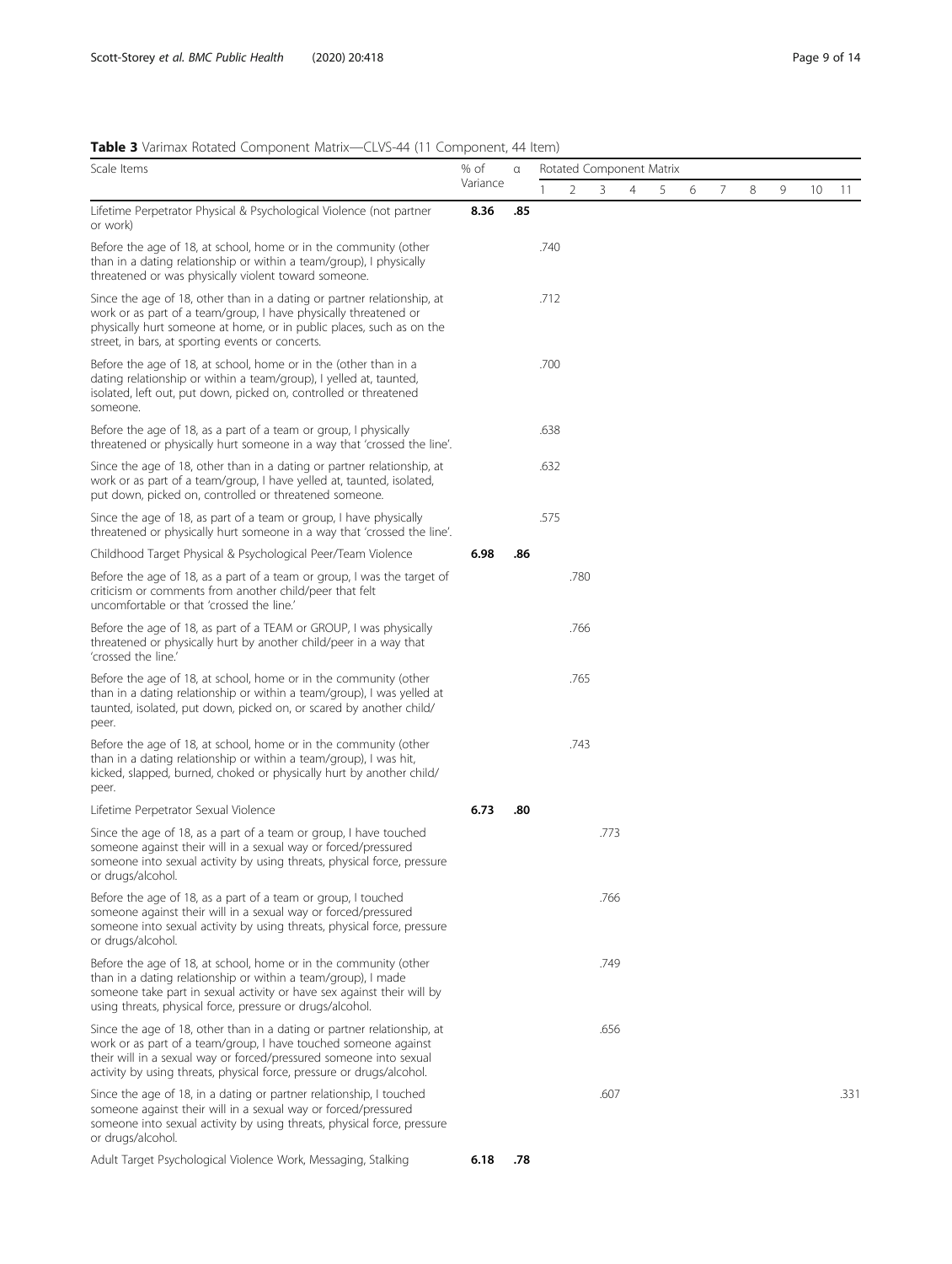# Table 3 Varimax Rotated Component Matrix-CLVS-44 (11 Component, 44 Item) (Continued)

| Scale Items                                                                                                                                                                                                                                        | % of     | $\alpha$ |              | Rotated Component Matrix |   |                |      |      |      |      |   |    |    |
|----------------------------------------------------------------------------------------------------------------------------------------------------------------------------------------------------------------------------------------------------|----------|----------|--------------|--------------------------|---|----------------|------|------|------|------|---|----|----|
|                                                                                                                                                                                                                                                    | Variance |          | $\mathbf{1}$ | $\overline{2}$           | 3 | $\overline{4}$ | 5    | 6    | 7    | 8    | 9 | 10 | 11 |
| Since the age of 18, at work I have been put down, overly criticized,<br>controlled, isolated, or made to feel small                                                                                                                               |          |          |              |                          |   | .661           |      |      |      |      |   |    |    |
| Since the age of 18, at work I have been taunted, called names or<br>treated meanly, based on my gender, sexual orientation, or other<br>qualities.                                                                                                |          |          |              |                          |   | .637           |      |      |      |      |   |    |    |
| Since the age of 18, I have been the target of messages or photos<br>that were meant to hurt, scare, control, or put me down (such as<br>written notes, texts, or social media).                                                                   |          |          |              |                          |   | .634           |      |      |      |      |   |    |    |
| Since the age of 18, I have been harassed or stalked.                                                                                                                                                                                              |          |          |              |                          |   | .604           |      |      |      |      |   |    |    |
| Since the age of 18, other than in dating or partner relationships, at<br>work or within teams/groups, I have been yelled at, put down,<br>isolated, controlled, or made to feel afraid.                                                           |          |          |              |                          |   | .568           |      |      |      |      |   |    |    |
| Childhood Target Sexual Violence                                                                                                                                                                                                                   | 6.15     | .80      |              |                          |   |                |      |      |      |      |   |    |    |
| Before the age of 18, I was touched against my will in a sexual way or<br>forced or pressured into sexual activity by someone with power over<br>me (such as, parent, caregiver, teacher, coach, or someone older).                                |          |          |              |                          |   |                | .809 |      |      |      |   |    |    |
| Before the age of 18, at school, home, or in the community (other<br>than in a dating relationship or within a team/group), I was touched<br>against my will in a sexual way or forced or pressured into sexual<br>activity by another child/peer. |          |          |              |                          |   |                | .720 |      |      |      |   |    |    |
| Before the age of 18, as a part of a team or group, I criticized, or<br>made comments that made someone feel uncomfortable or that<br>'crossed the line'.                                                                                          |          |          | .381         |                          |   |                | .676 |      |      |      |   |    |    |
| Before the age of 18, As part of a team or group, I was touched<br>against my will in a sexual way or forced/pressured into sexual<br>activity by another child/peer.                                                                              |          |          |              |                          |   |                | .667 |      |      |      |   |    |    |
| Adult Target and Perpetrator Violence related to Nature of Work or<br>Civil/Political Unrest                                                                                                                                                       | 5.93     | .81      |              |                          |   |                |      |      |      |      |   |    |    |
| Since the age of 18, my job (for example, military, police, health care)<br>has required me to use physical violence to control a situation                                                                                                        |          |          |              |                          |   |                |      | .811 |      |      |   |    |    |
| Since the age of 18, I have experienced physical violence due to the<br>nature of my work, for example, military, policing, health care.                                                                                                           |          |          |              |                          |   |                |      | .804 |      |      |   |    |    |
| Since the age of 18, I have been physically threatened or experienced<br>physical violence in situations of unrest, such as civil and political<br>conflicts (strikes, protests), jail, or war.                                                    |          |          |              |                          |   |                |      | .703 |      |      |   |    |    |
| Since the age of 18, I have physically threatened or been physically<br>violent toward someone in situations of unrest, such as civil and<br>political conflicts (strikes, protests), jail or war.                                                 |          |          | .364         |                          |   |                |      | .654 |      |      |   |    |    |
| Lifetime Target Physical and Psychological Dating/Partner Violence                                                                                                                                                                                 | 5.73     | .78      |              |                          |   |                |      |      |      |      |   |    |    |
| Before the age of 18, I was hit, kicked, slapped, burned, choked or<br>otherwise physically hurt by someone I dated.                                                                                                                               |          |          |              |                          |   |                |      |      | .760 |      |   |    |    |
| Before the age of 18, I was yelled at, put down, isolated, made to feel<br>afraid or controlled by someone I dated.                                                                                                                                |          |          |              |                          |   |                |      |      | .721 |      |   |    |    |
| Since the age of 18, in a dating or partner relationship, I have been<br>hit, kicked, slapped, burned, choked or otherwise physically hurt.                                                                                                        |          |          |              |                          |   |                |      |      | .675 |      |   |    |    |
| Since the age of 18, in a dating or partner relationship, I have been<br>yelled at, put down, isolated, controlled, or made to feel afraid.                                                                                                        |          |          |              |                          |   | .375           |      |      | .655 |      |   |    |    |
| Lifetime Target Family Physical Violence                                                                                                                                                                                                           | 5.44     | .78      |              |                          |   |                |      |      |      |      |   |    |    |
| Before the age of 18, I saw violence (such as bullying, threats, physical<br>or sexual assault, or harassment) among my family members, or those<br>I lived with.                                                                                  |          |          |              |                          |   |                |      |      |      | .723 |   |    |    |
| Since the age of 18, I have seen violence (such as bullying, threats,<br>physical or sexual assault, or harassment) among my family members,<br>or those I lived with.                                                                             |          |          |              |                          |   |                |      |      |      | .651 |   |    |    |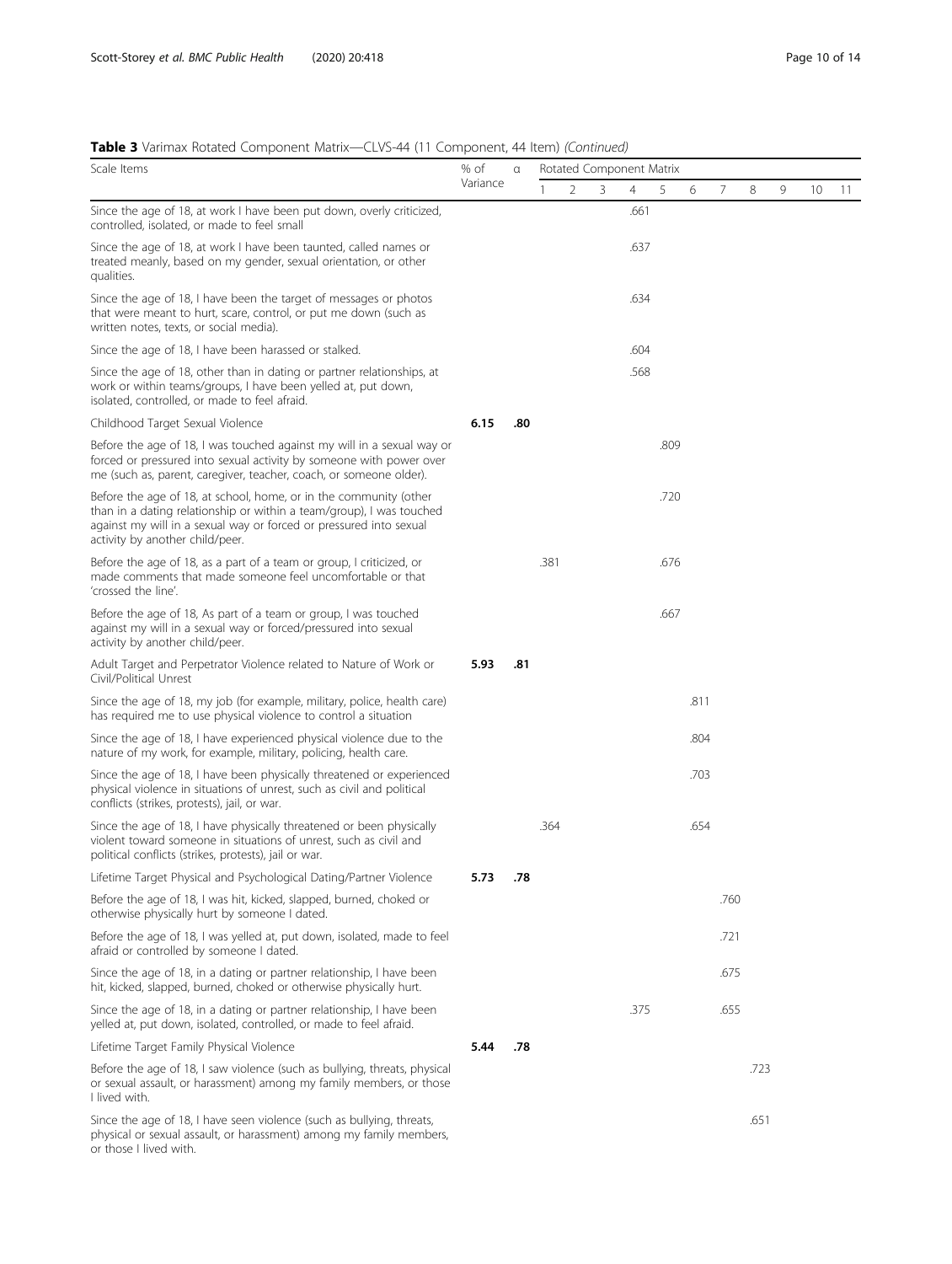#### Scale Items % of Variance α Rotated Component Matrix 1 2 3 4 5 6 7 8 9 10 11 Since the age of 18, I have been hit, kicked, slapped, burned, choked or otherwise physically hurt by a caregiver or family member (other than a partner). .634 Before the age of 18, I was hit, kicked, slapped, burned, choked or otherwise physically hurt by someone with power over me (such as, parent, caregiver, teacher, coach, or someone older). .404 .607 Lifetime Perpetrator Stalking and Messaging 5.21 .72 Since the age of 18, I have sent written notes, texts or messages or photos by social media to hurt, put down, scare or control someone. .722 Since the age of 18, I have harassed or stalked another person .693 Before the age of 18, I harassed or stalked another person. .625 Before the age of 18, I sent written notes, texts, or messages or photos by social media to hurt, put down, scare, or control another person. .568 Adult Perpetrator Psychological Workplace Violence **3.70 .69** Since the age of 18, at work I have taunted, called names, or treated someone meanly based on their gender, sexual orientation, or other qualities. .750 Since the age of 18, at work I have put down, overly criticized, controlled, isolated, or made someone feel small. .717 Lifetime Perpetrator Physical Dating/Partner Violence **3.68 .69** Since the age of 18, In a dating or partner relationship, I have hit, kicked, slapped, burned, choked or otherwise physically hurt my partner. .815 Before the age of 18, I hit, kicked, slapped, burned, choked or otherwise physically hurt someone I dated. .657

# **Table 3** Varimax Rotated Component Matrix—CLVS-44 (11 Component, 44 Item) (Continued)

that may reveal unique patterns of violence associated with particular health outcomes.

# Limitations and future research

This measure does not differentiate between males and females as perpetrators or targets, a shortcoming that may reduce its usefulness for some purposes. A significant limitation of our analysis is that no items reflecting adult experiences as target of sexual violence were retained in the PCA. This may be sample-specific; perhaps because having experienced violence was not an inclusion criterion for most of the sample, levels of violence, particularly being targeted as adults for sexual violence, were low for many participants. Reporting experiences of sexual violence is difficult for adult men and possibly hampered by societal perceptions that men do not have non-consensual sexual experiences [[40](#page-13-0)]. At each stage in the development of this measure, we encountered methodological challenges such as lack of variability or low corrected inter-item correlations with items designed to capture sexual violence, but kept the items because sexual violence is a critical conceptual dimension. Despite our findings here, our future testing of this measure will include these adult sexual target items

because they are conceptually important and because PCA has some limitations. Further ways to determine the utility of this tool for capturing adult target for sexual violence could be to recruit a sample of men who self-identify with a history of violence and/or a clinical sample of men seeking help for experiences of sexual violence.

PCA analysis is based on the assumption that the sample used is the population; because our sample is a community convenience sample, our conclusions are not generalizable beyond this sample [[37](#page-12-0)]. Future research is needed for cross-validation with other diverse samples. By conducting initial testing of the CLVS measure with a community sample of 685 men ages 19 to 65 years, our results may be more robust than those that might have emerged from restricted samples such as college students or clinical samples commonly used in scale development. Nonetheless, our sample of Eastern Canadian men is unique; specific characteristics can be seen in Table [2.](#page-6-0) Most men in this study lived in rural areas, small towns and medium-sized cities, and not in large ethnically-diverse metropolitan areas where much research focusing on violence and health is conducted. Another difference is cultural context; NB is the only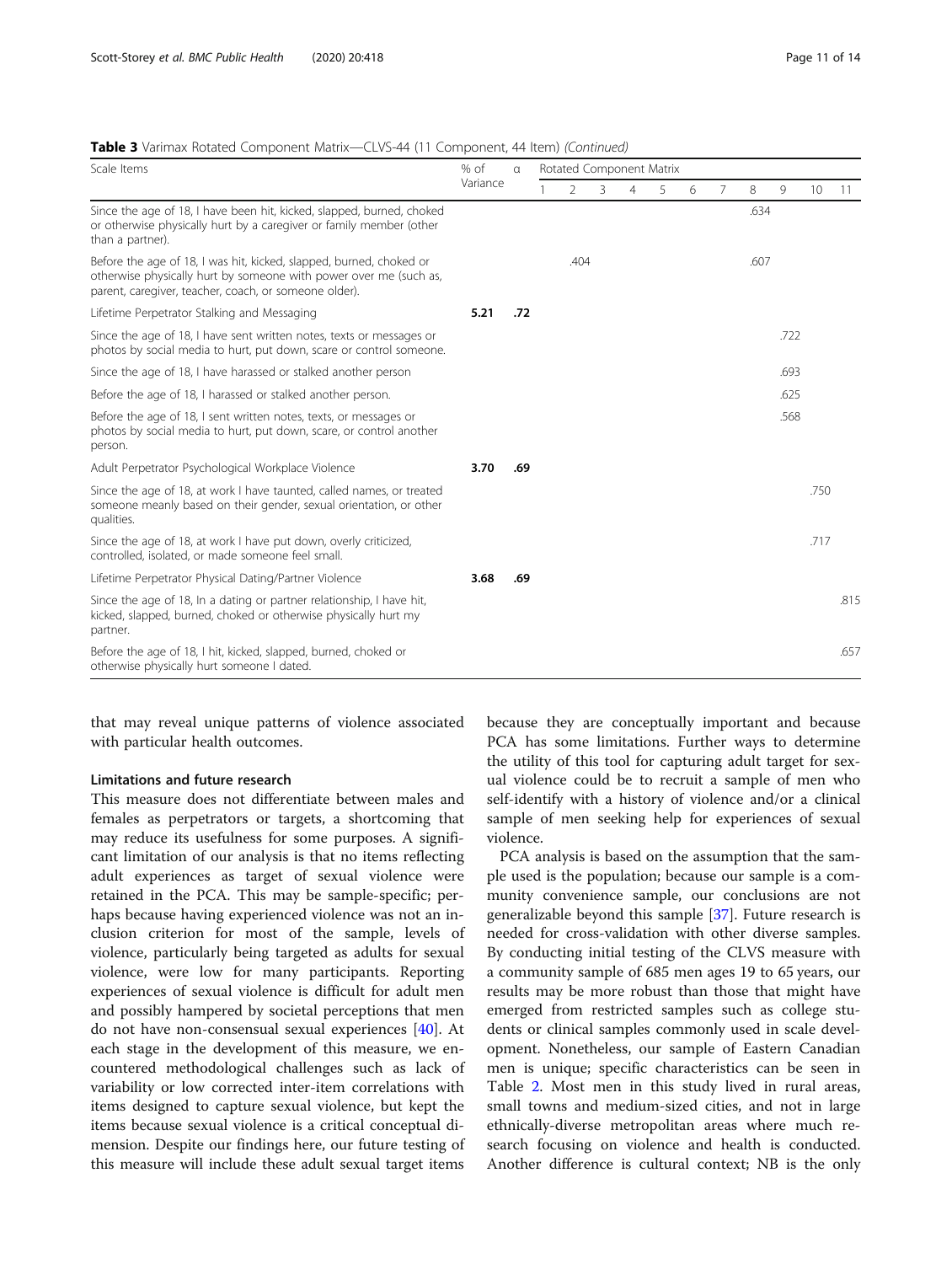| Components                                                                                | CESD R            | PCL-C             | GAD-7             | <b>GLVS</b>         |
|-------------------------------------------------------------------------------------------|-------------------|-------------------|-------------------|---------------------|
| Lifetime Perpetrator Physical & Psychological Violence (not partner or work)              | .258 <sup>a</sup> | .340 <sup>a</sup> | .292 <sup>a</sup> | .530 <sup>3</sup>   |
| Childhood Target Physical & Psychological Peer/Team Violence                              | .338 <sup>a</sup> | .416 <sup>a</sup> | .350 <sup>a</sup> | .623 <sup>8</sup>   |
| Lifetime Perpetrator Sexual Violence                                                      | .119 <sup>a</sup> | .143 <sup>a</sup> | .089 <sup>b</sup> | $.171$ <sup>a</sup> |
| Adult Target Psychological Violence Work, Messaging, Stalking                             | .405 <sup>a</sup> | .486 <sup>a</sup> | .410 <sup>a</sup> | $.562$ <sup>a</sup> |
| Childhood Target Sexual Violence                                                          | .288 <sup>a</sup> | .377 <sup>a</sup> | .273 <sup>a</sup> | .396 <sup>8</sup>   |
| Adult Target and Perpetrator Violence related to Nature of Work or Civil/Political Unrest | .170 <sup>a</sup> | .263 <sup>a</sup> | .193 <sup>a</sup> | .376 <sup>3</sup>   |
| Lifetime Target Physical and Psychological Dating/Partner Violence                        | .391 <sup>a</sup> | .426 <sup>a</sup> | .356 <sup>a</sup> | $.447$ <sup>a</sup> |
| Lifetime Target Physical Violence                                                         | .388 <sup>a</sup> | .488 <sup>a</sup> | .404 <sup>a</sup> | .603 <sup>3</sup>   |
| Lifetime Perpetrator Stalking and Messaging                                               | .312 <sup>a</sup> | .337 <sup>a</sup> | .251 <sup>a</sup> | .358 <sup>a</sup>   |
| Adult Perpetrator Psychological Workplace Violence                                        | .198 <sup>a</sup> | .249 <sup>a</sup> | .164 <sup>a</sup> | .366 <sup>3</sup>   |
| Lifetime Perpetrator Physical Dating/Partner Violence                                     | .186 <sup>a</sup> | .240 <sup>a</sup> | .180 <sup>a</sup> | .324 <sup>8</sup>   |

<span id="page-11-0"></span>Table 4 Construct and Concurrent Validity for 11 Components of the CLVS-44

<sup>a</sup>Significant at 0.01 (2-tailed)

b Significant at 0.05 (2-tailed)

officially bilingual Canadian province. Most of the population is white and the dominant cultures are Anglophone and Francophone. Additionally, our sample ranged from age 19 to 65, and tended to be younger than Eastern Canadian men in general. Thus, although this community sample incorporates some unique diversity, findings from this study may be limited in their application, particularly to men living in metropolitan areas, who are older, and/or have other ethnic heritage. Still scale development is an incremental process that takes place through testing in multiple samples and we believe that this study is a strong contribution to the development of a CLVS scale.

Going forward with our program of research, we will examine the relationships between CLVS-44 scores and specific health outcomes such as chronic pain, cannabis use, cardiovascular risk, and depression and determine the utility of the CLVS-44 for multivariate studies examining potential mediators and moderators of these associations. Moreover, for those health outcomes that are significantly associated, we will also examine patterns of associations with CLVS-44 components or subscales. Identification of components that have the most influence on specific health outcomes may be particularly useful for developing clinical protocols for providing trauma and violence-informed care for men [[41](#page-13-0)].

Next steps will be to test the measure including adult sexual target items in a large  $(N = 1400)$  sample of men ages 19 and older, living anywhere in Canada, who selfidentify as having experiences of violence. Stratified or quota sampling based on social location such as age, community size, ethnic diversity, and income as well as experiences as target for adult sexual violence may be used to increase applicability of findings. The sample will be randomly divided into two groups, with a PCA run on one group to determine component structure and a confirmatory factor analysis of that theoretical structure on the second group. By including the sexual target items, we will determine whether this was an artifact of the particular sample, or is common across men.

# Conclusion

The CLVS-44 scale is a step forward in the study of violence as a social determinant of health because it offers a comprehensive total CLVS score amenable to multivariate analyses. No other measure of perceived violence severity that we could locate included items for type (physical, psychological, sexual), timing (childhood, adulthood), focus (target, perpetrator), and context (e.g., workplace, intimate relationship, family, community). Additionally, because the severity score for each item is based on perceived frequency and perceived distress, the total score captures the mechanism by which violence severity affects health. Future research with diverse samples of men is necessary to determine the utility of the CLVS-44 for explaining relationships between CLVS and specific health outcomes.

#### Abbreviations

ACE: Adverse Childhood Events; CESD-R: Center for Epidemiological Studies Depression Scale Revised; CLVS: Cumulative lifetime violence severity; GAD-7: Generalized Anxiety Disorder Scale; GLVS: Global Lifetime Violence Severity Scale; IPV: Intimate partner violence; KMO: Kaiser-Meyer-Olkin test; MSA: Measures of Sampling Adequacy; MVGHS: Men's Violence Gender and Health Study; NB: New Brunswick; PCA: Principal components analysis; PCL-C: Posttraumatic Stress Disorder Checklist, Civilian Version; PTSD: Posttraumatic stress disorder

#### Acknowledgements

We appreciate the expert statistical consultation with Dr. Enrico DiTomasso, Department of Psychology, University of New Brunswick, Saint John. We also thank Jeannie Malcolm, Research Coordinator, for her ongoing support.

#### Authors' contributions

All authors contributed to the conception and design of the work and approved the submitted version of the manuscript. KSS, SO, and MMG participated in the acquisition of the data. KSS, SO and JW analysed and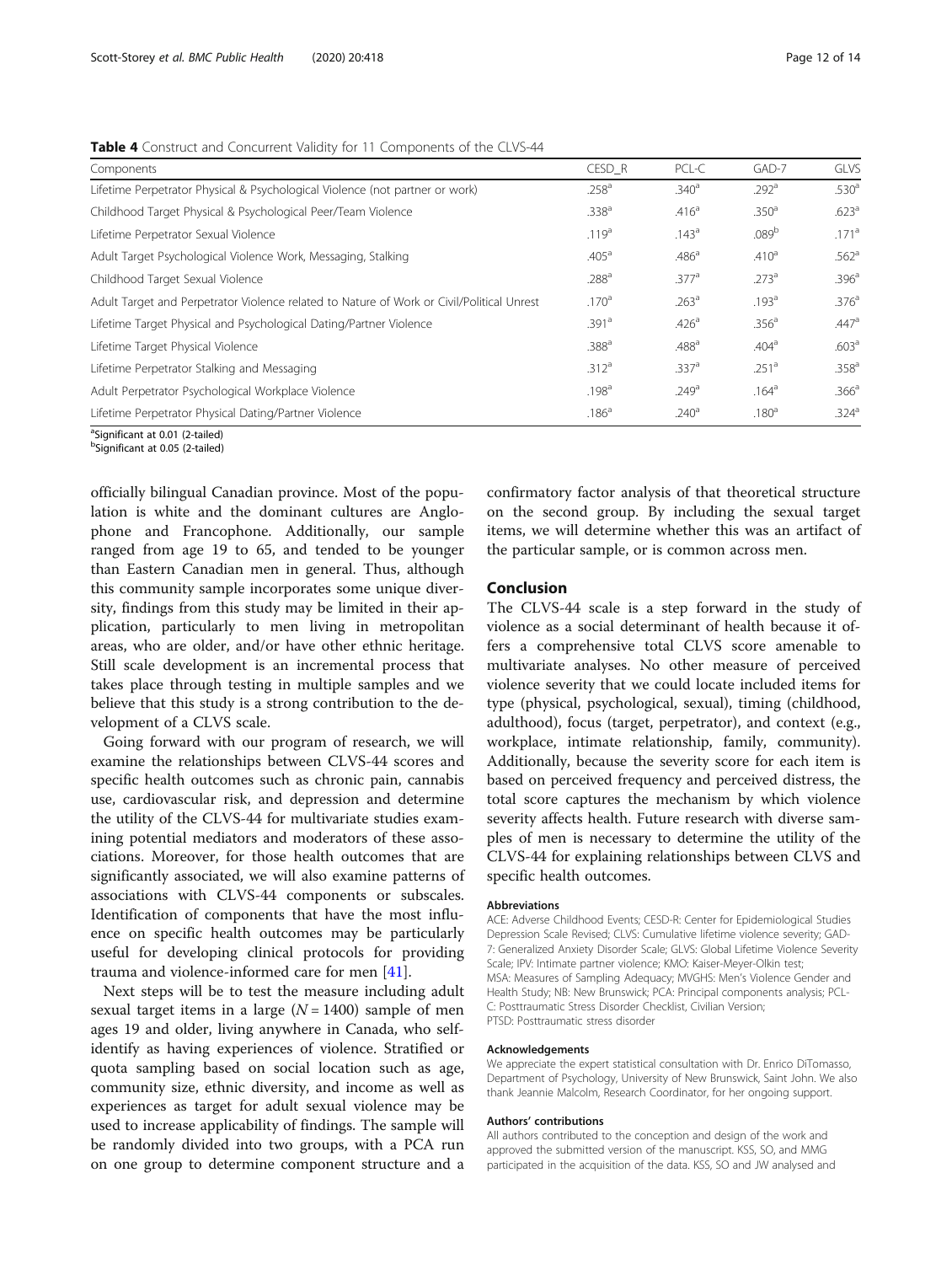<span id="page-12-0"></span>interpreted the data, and drafted and revised the manuscript in response to feedback from MMG and JM. All authors have read and approved the final manuscript.

# Funding

This program of research has received funding from the Canadian Institutes of Health Research Operating Grant #136901 and New Brunswick Health Research Foundation Operating Grant #2013-OPER-512. The funding bodies had no role in the design of the study, the collection, analysis, and interpretation of data, and in writing the manuscript.

#### Availability of data and materials

The data set used and analysed during the current study is available from the corresponding author on reasonable request. The Cumulative Lifetime Violence Severity-44 scale is available from the corresponding author on request.

#### Ethics approval and consent to participate

This study was approved by the University of New Brunswick Research Ethics Board #2014–035. All participants had the opportunity to read the letter of information and indicated consent electronically before they were given access to the online survey.

# Consent for publication

Not applicable.

#### Competing interests

The authors declare that they have no competing interests.

# Received: 30 October 2019 Accepted: 18 March 2020 Published online: 30 March 2020

#### References

- 1. Scott-Storey K. Cumulative abuse: do things add up? An evaluation of the conceptualization, operationalization, and methodological approaches in the study of the phenomenon of cumulative abuse. Trauma Violence Abuse. 2011;12:135–50.
- 2. Hamby S, Grych J. The web of violence: exploring connections among different forms of interpersonal violence and abuse. New York: Springer; 2013.
- 3. Scott-Storey K, O'Donnell S, Wuest J. Cumulative lifetime violence severity: Does it make a difference to the health of Canadian men? IJMSCH. 2018. <https://doi.org/10.22374/ijmsch.v1i1.11>.
- 4. Voith L, Anderson R, Cahill S. Extending the ACEs Framework: Examining the relations between childhood abuse and later victimization and perpetration with college men. J Interpers Violence. 2017. [https://doi.org/10.1177/](https://doi.org/10.1177/0886260517708406) [0886260517708406](https://doi.org/10.1177/0886260517708406).
- 5. Burnes D, Lachs M, Pillemer K. Addressing the measurement challenge in elder abuse interventions: need for a severity framework. J Elder Abuse Negl. 2018;30:402–7.
- 6. Simmons J, Wijma B, Swahnberg K. Lifetime co-occurrence of violence victimization and symptoms of psychological ill health: a cross-sectional study of Swedish male and female clinical and population samples. BMC Public Health. 2015. <https://doi.org/10.1186/s12889-015-2311-3>.
- 7. Haegerich T, Hall J. Violence and men's health: understanding the etiological underpinnings of men's experiences with interpersonal violence. Am J Lifestyle Med. 2011;5:440–53.
- 8. Whitfield C, Anda R, Dube S, Felitti V. Violent childhood experiences and the risk of intimate partner violence in adults. JIV. 2001;18:166–85.
- Berg M, Mulford C. Reappraising and redirecting research on the victimoffender overlap. Trauma Violence Abuse. 2017. [https://doi.org/10.1177/](https://doi.org/10.1177/1524838017735925) [1524838017735925](https://doi.org/10.1177/1524838017735925).
- 10. Carlson E, Dalenberg C. A conceptual framework for the impact of traumatic experiences. Trauma Violence Abuse. 2000;1:4–28.
- 11. MacEwen B. Physiology and neurobiology of stress and adaptation: central role of the brain. Physiol Rev. 2007;87:873–904.
- 12. Keeshin B, Cronholm P, Strawn J. Physiologic changes associated with violence and abuse exposure: an examination of related medical conditions. Trauma Violence Abuse. 2012;13:41–56.
- 13. MacEwen B. Brain on stress: how the social environment gets under the skin. Proc Natl Acad Sci. 2012;109(Suppl 2):17180–5.
- 14. Schnurr P, Green B. Understanding relationships among trauma, posttraumatic stress disorder, and health outcomes. In: Schnurr P, Green B, editors. Trauma and health: physical consequences of exposure to extreme stress. Washington, DC: APA; 2004. p. 247–75.
- 15. Elkins J, Crawford K, Briggs H. Male survivors of sexual abuse: becoming gender-responsive and trauma-informed. Adv Soc Work. 2017;18:116–30.
- 16. McHugh M, Rakowski S, Siwderski C. Men's experiences of psychological abuse: conceptualization and measurement issues. Sex Roles. 2013;69:168–81.
- 17. Nybergh L, Enander V, Krantz G. Theoretical considerations on men's experiences of intimate partner violence: an interview-based study. J Fam Violence. 2016;31:191–202.
- 18. Scott-Storey K, O'Donnell S, Ford-Gilboe M, Varcoe C, Malcolm J. Men's experiences of intimate partner violence. Public Health Agency of Canada, Population Health Promotion and Innovation Division; 2017.
- 19. Taylor A, Cantos A, O'Leary D, Kessler K. Stability of the severity of intimate partner violence. J Interpers Violence. 2017. [https://doi.org/10.1177/](https://doi.org/10.1177/0886260517736880) [0886260517736880](https://doi.org/10.1177/0886260517736880).
- 20. Follingstadt D. A measure of severe psychological abuse normed on a nationally representative sample of adults. J Interpers Violence. 2014;26: 1194–214.
- 21. Straus MA, Hamby SL, Boney-McCoy S, Sugarman DB. The revised conflict tactics scales (CTS2): development and preliminary psychometric data. J Fam Issues. 1996;17:283–316.
- 22. Weiss D, Brunet A, Best S, Metzler T, Liberman A, Pole N, et al. Frequency and severity approaches to indexing exposure to trauma: the critical incident history questionnaire for police officer. J Trauma Stress. 2010;23:734–43.
- 23. O'Donnell S, MacIntosh J. Gender and workplace bullying: Men's experiences of surviving bullying at work. Qual Health Res. 2016;26:1–16.
- 24. Scott-Storey K, Hodgins M, Wuest J. Modeling lifetime abuse and cardiovascular disease risk among women. BMC Cardiovasc Disord. 2019. [https://doi.org/10.1186/s12872-019-1196-y.](https://doi.org/10.1186/s12872-019-1196-y)
- 25. Wuest J, Merritt-Gray M, Dube N, Hodgins M, Malcolm J, Majerovich J, et al. The process, outcomes, and challenges of feasibility studies conducted in partnership with stakeholders: a health intervention for women survivors of intimate partner violence. Res Nurs Health. 2015;38:82–96.
- 26. Polit D, Yang F. Measurement and the measurement of change. Philadelphia: Wolters Kluwer; 2016.
- 27. Spencer C, Mallory A, Cafferky B, Kimmes J, Beck A, Stith S. Mental health factors and intimate partner violence perpetration and victimization: a meta-analysis. Psychol Violence. 2019;9:1–17.
- 28. Bender K, Brown S, Thompson S, Ferguson K, Langenderfer L. Multiple victimizations before and after leaving home associated with PTSD, depression and substance abuse disorder among homeless youth. Child Maltreat. 2015;20:115–24.
- 29. Eaton W, Muntaner C, Smith C, Tien A, Ybarra M. Center for Epidemiologic Studies Depression Scale: review and revision (CESD and CESD-R). In: Maruish ME, editor. The use of psychological testing for treatment planning and outcomes assessment. 3rd ed. Mahwah: Lawrence Erlbaum; 2004. p. 363–77.
- 30. Van Dam N, Earleywine M. Validation of the Center for Epidemiologic Studies Depression Scale- Revised (CESD-R): pragmatic depression assessment in the general population. Psychiatry Res. 2011;186:128–32.
- 31. Spitzer R, Kroenke K, Williams J, Lowe B. A brief measure for assessing generalized anxiety disorder. The GAD-7. Arch Intern Med. 2006;166:1092–7.
- 32. Löwe B, Decker O, Müller S, Brähler E, Schellberg D, Herzog W, et al. Validation and standardization of the generalized anxiety disorder screener (GAD-7) in the general population. Med Care. 2008;46:266–74.
- 33. Blanchard E, Jones-Alexander J, Buckley T, Forneris C. Psychometric properties of the PTSD checklist (PCL). Behav Res Ther. 1996;34:669–73.
- 34. VA National Center for PTSD. Using the PTSD checklist (PCL) 2012. [http://](http://www.ptsd.va.gov/professional/pages/assessments/assessment-pdf/PCL-handout.pdf) [www.ptsd.va.gov/professional/pages/assessments/assessment-pdf/PCL](http://www.ptsd.va.gov/professional/pages/assessments/assessment-pdf/PCL-handout.pdf)[handout.pdf.](http://www.ptsd.va.gov/professional/pages/assessments/assessment-pdf/PCL-handout.pdf) Accessed 30 Nov 2018.
- 35. Conybeare D, Behar E, Solomon A, Newman M, Borkovec T. The PTSD checklist- civilian version: reliability, validity, and factor structure in a nonclinical sample. J Clin Psychol. 2012;68:699–713.
- 36. Tabachnick B, Fidell L. Using multivariate statistics. 5th ed. Boston: Pearson; 2007.
- 37. Field A. Discovering statistics using IBM SPSS statistics. Los Angeles: Sage; 2013.